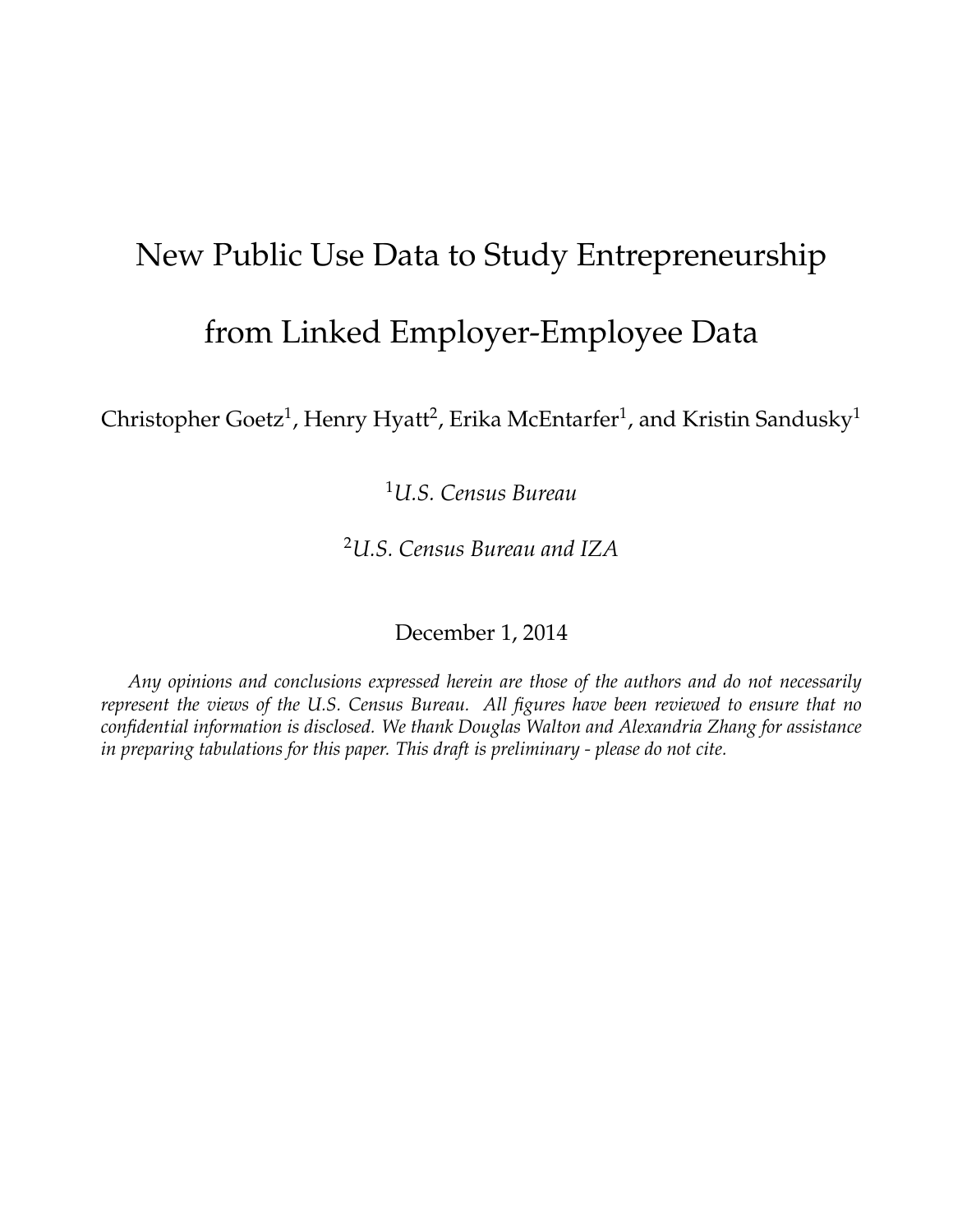### **1 Introduction**

New businesses continually enter the marketplace to meet unmet demand for goods and services, or to provide goods and services in better ways. While this notion of creative destruction dates back to Schumpeter (1939), new data sources now allow better measurement of business entry, growth, and failure. These improvements in the statistical infrastructure in the U.S. have spawned new interesting research on entrepreneurship. For example, we now know that only a small share of startups accounts for much of the job creation from new businesses – with most new businesses remaining small or exiting the market quickly (Haltiwanger et al., 2010). Recently, researchers have also documented a stark decline in the rate of business startups in the U.S. (Decker et al., 2014a). Yet many fundamental questions of how entrepreneurs come into existence, and why entrepreneurship in the U.S. is declining, likely cannot be answered with existing data.<sup>1</sup> More data on entrepreneurs and entrepreneurial firms are clearly needed.

In this paper, we describe newly available (and early prototypes of) public use statistics on new firms and entrepreneurs that fill some gaps in the available data on entrepreneurship. Specifically, we focus on new public use statistics that have become increasingly available from linked employer-employee microdata at the U.S. Census Bureau's Longitudinal

<sup>&</sup>lt;sup>1</sup>See Fort et al. (2012), Decker et al. (2014a,b) and Davis et al. (2009), which provide descriptive analyses of the decline in U.S. entrepreneurship, and note that these studies conclude that little of the decline can be explained in a straightforward manner through changes in composition. Decker (2014) explores the decline in startups and the role of the decline in U.S. home equity that resulted from the precipitous decline in housing prices beginning in 2006, while Dinlersoz et al. (2014) explores the role of entrepreneurship finance, labor market search frictions, and the productivity of startups in understanding this decline.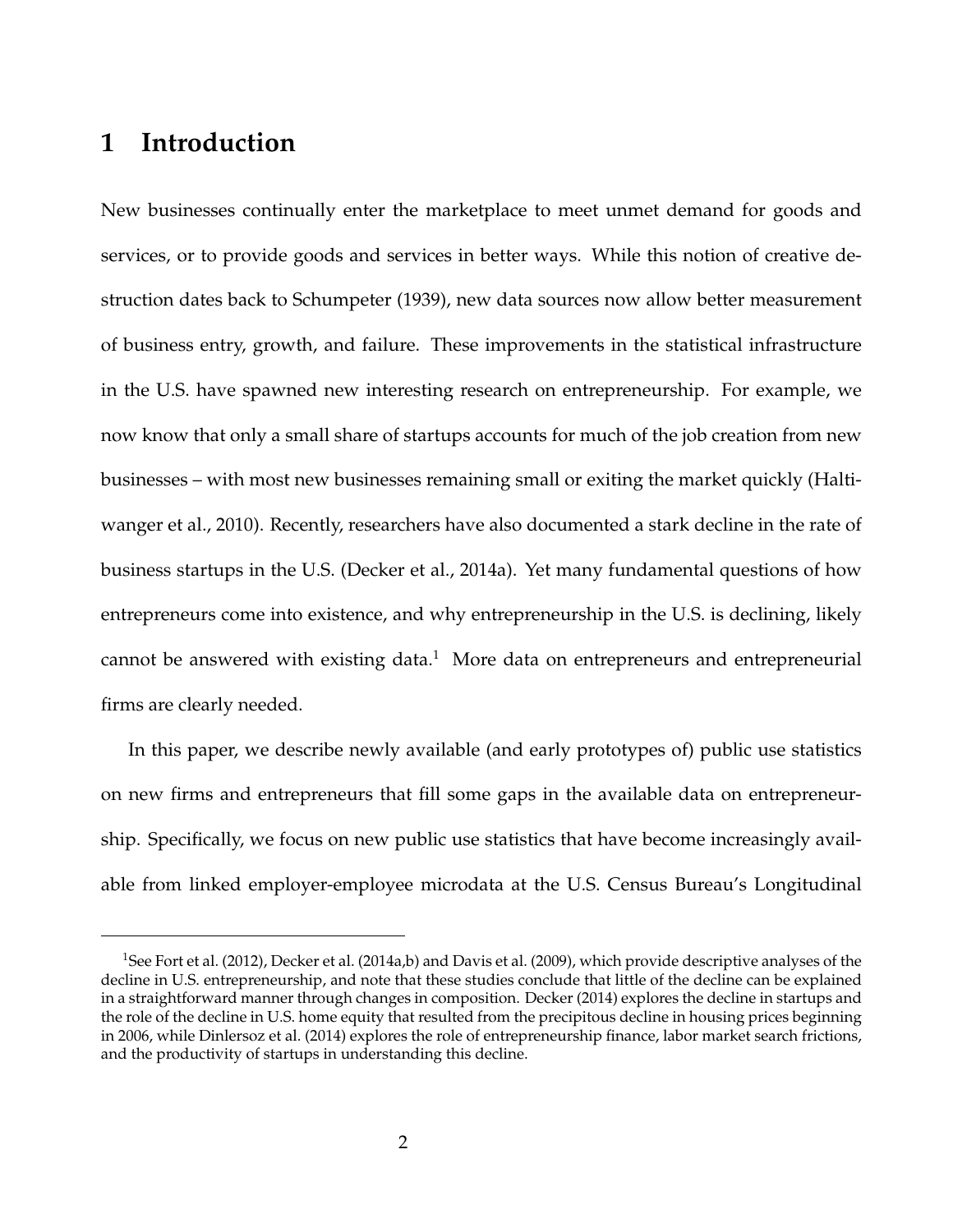Employer-Household Dynamics (LEHD) program. These data provide additional details about the structure and workforce of entrepreneurial firms, and about the dynamics of entrepreneurial employment. These new statistics address key questions about who starts businesses, who works for startups, and the recent employment histories of both founders and their early employees.

Our purpose here is to describe newly available data on entrepreneurship, and so the structure of the paper is as follows. Each subsequent section serves to highlight a particular dataset or set of statistics, with a focus on how the data can be used in entrepreneurial research. First, we describe the linked employer-employee LEHD microdata, the source data for the new public use statistics, which is also available to researchers through the Census Research Data Centers. We then describe new statistics on workforce demographics and worker flows at young firms developed as a recent enhancement to the Census Bureau's Quarterly Workforce Indicators. A subsequent section describes brand new data (released the week of this writing) on the flows of workers across firms – identifying flows of worker from established firms to startups. Lastly, we discuss new data products under development that combine information on sole-proprietorships (with and without employees) and their owners with the linked firm-worker data. Such worker-level data can help identify the connection between self-employment and entrepreneurship.

The linked employer-employee statistics described in this paper come in the context of an increasing number of statistics available for the study of entrepreneurship derived from business and establishment data. The Business Dynamics Statistics (BDS) is an annual data series beginning in 1976 that provides establishment-level business dynamics, based on the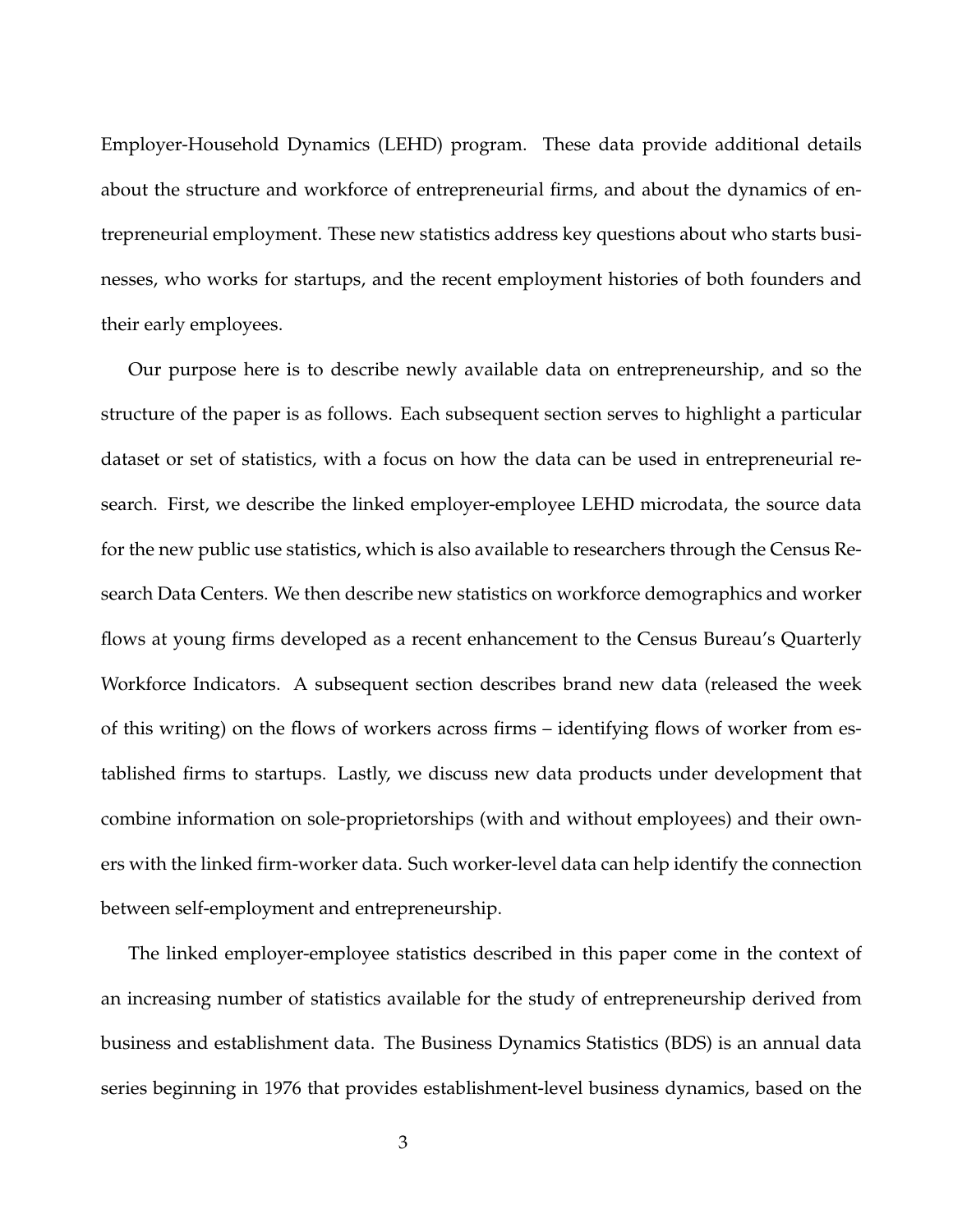U.S. Census Bureau's Longitudinal Business Database (LBD). Similar to the BDS, but distinct in several dimensions, is the Business Employment Dynamics (BED), a quarterly data series derived from the Quarterly Census of Employment and Wages (QCEW) establishment data starting in 1992, that provides establishment-level business dynamics. Together the BDS and BED publish measures of job creation and destruction, firm entry and exit, by detailed business characteristics such as industry, size, age, and geography. While these new statistics on young firms have resulted in a corresponding growth of research documenting the importance of new businesses for job creation and economic growth, they lack information on the founders of businesses, and the workforce of startups. Data on founders and their businesses is, however, a key feature of new data produced by the Kauffman Foundation. The Kauffman Firm Survey provides data on a cohort of 5,000 businesses started in 2004, and follow their outcomes such as sales, profits, and survival over time.<sup>2</sup> Due to the survey's small sample size and scope, however, its ability to provide detailed statistics is limited.

The linked employer-employee data that we describe here have the potential to shed new light on many questions in the literature that cannot be addressed using firm-level data alone. For example, a new firm's success or failure is not independent of their ability to attract talented workers. The Quarterly Workforce Indicators that we describe here reveal key details about the workforce at startup firms by detailed industry and geography. The granular industry and geography detail in the QWI allows investigation into agglomeration economies in business startups as observed by Carlton (1983), and the many posited explanations for the

<sup>&</sup>lt;sup>2</sup>Doms et al. (2010) use these data in combination with publicly available Decennial Census data to examine the link between local workforce traits and startup success.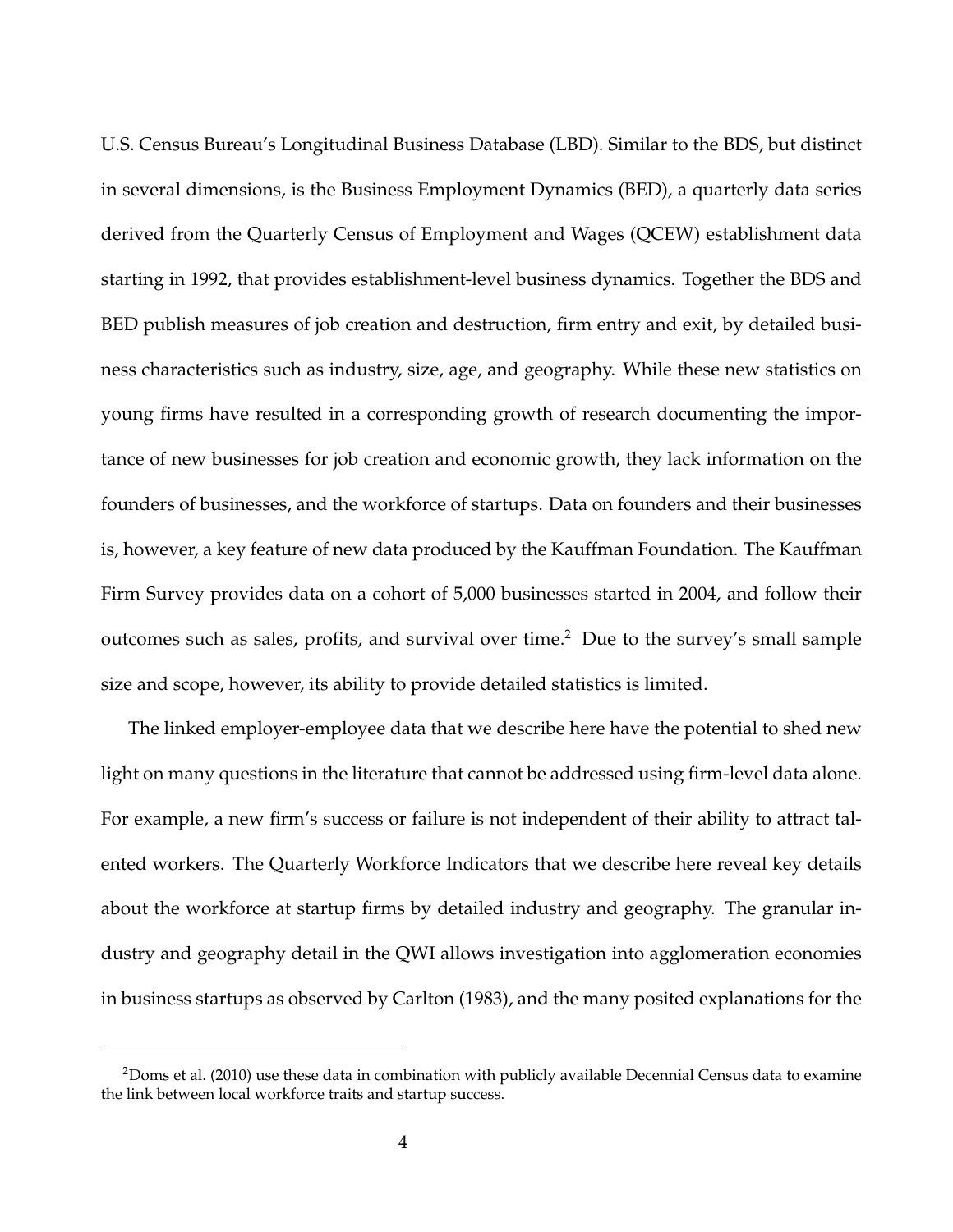phenomenon, such as: the supply of entrepreneurs (Chinitz, 1961), cost efficiencies (Saxenian, 1994, Rosenthal and Strange, 2003), technology spillovers (Ellison and Glaeser, 1997), suitability of the labor force (Doms et al., 2010), thickness of labor markets (Figueiredo et al., 2014, Freedman, 2008), and other externalities (Lucas and Rossi-Hansberg, 2002, Brinkman et al., 2015). In turn, the QWI can be used to address the open question of why regional growth appears to be correlated with the presence of many small/young firms (Glaeser et al., 1992, 2010). Such detailed tabulations may also be useful in the related literature on spinoff firms (Klepper, 2001, Franco and Filson, 2006, Chatterjee and Rossi-Hansberg, 2012, Agarwal et al., 2013).

The future sole proprietor statistics will supplement the existing data sets used to describe business owners. The Survey of Small Business Owners (SBO), the Current Population Survey (CPS), the Survey of Consumer Finance (SCF), the Panel Study of Income Dynamics (PSID), The Survey of Income and Program Participation (SIPP), the National Longitudinal Survey of Youth (NLSY79), and the Health and Retirement Study (HRS) all ask a small set of questions concerning self-employment and business ownership, which are quite similar across these different surveys, but do not provide information about the workforce at their firms.<sup>3</sup> Those surveys with a longitudinal component also permit some understanding of the dynamics of business ownership.

Our sole-proprietor statistics will thus be relevant to the large literature focusing on the entrepreneurs themselves, particularly due to our information on employment histories and

 $3$ For a summary of studies using the NLSY to study entrepreneurship, see Fairlie (2005).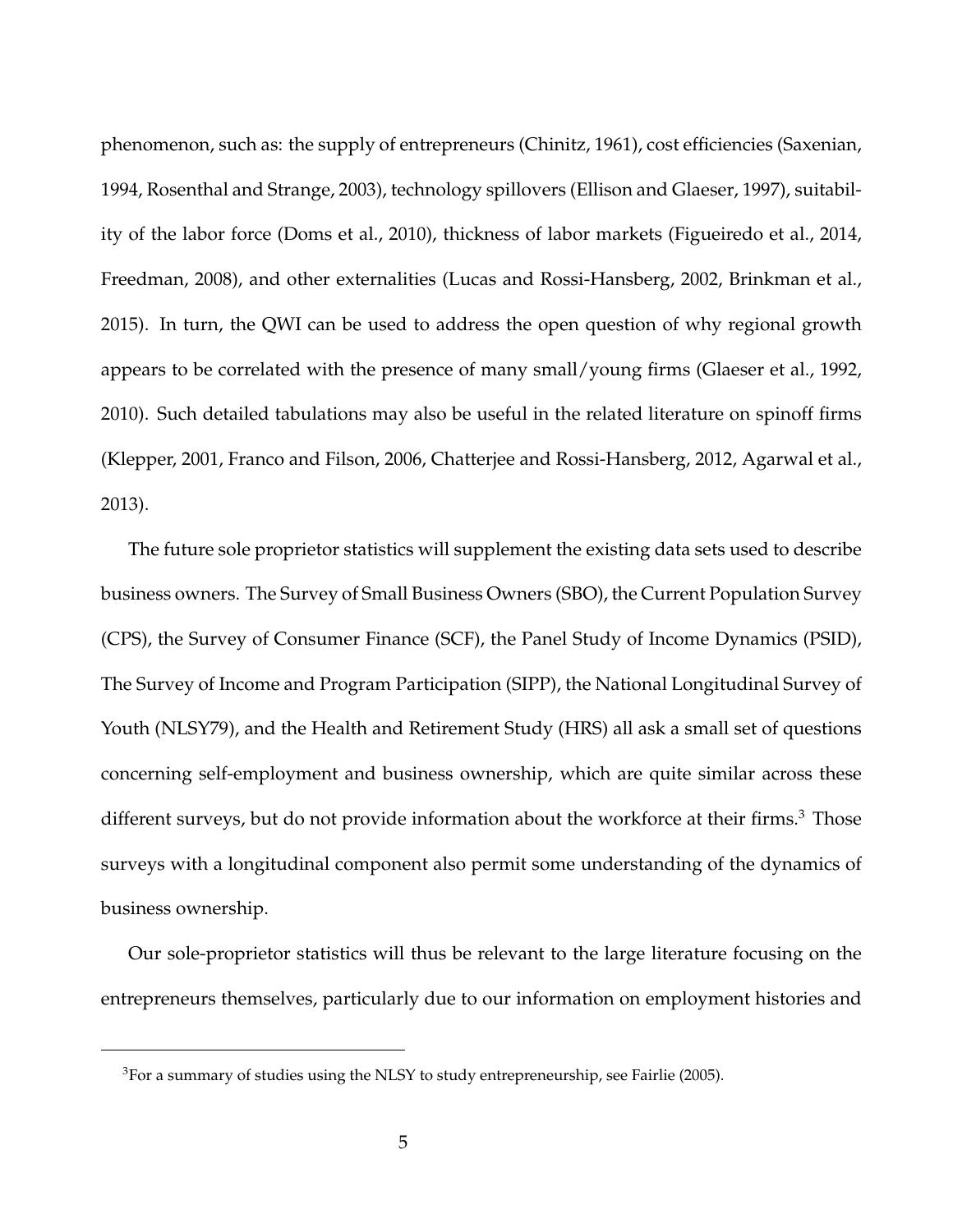individual characteristics. Previous studies have explored where entrepreneurs come from in terms of previous employment, by the size of their previous employer like in Parker (2006), or from nonemployment as in Evans and Leighton (1989). Another group of studies has sought to predict the success of entrepreneurs based on demographics, education, or prior work experience (Bates, 1990, Delmar and Shane, 2006), while others point out that not all entrepreneurial endeavors are intended to grow (Schoar, 2009, Hurst and Pugsley, 2011). Finally, our measure of sole-proprietors' wages could be pertinent in the study of self-employment outcomes such as income (Kihlstrom and Laffont, 1979), wage volatility (Hamilton, 2000), and even economic mobility (Kitao, 2008).

As a whole, the linked employer-employee data products that we describe in this paper will serve to bring the business, workforce, and household sides together, thus adding a new dimension to entrepreneurship research. With these data we can observe things that are not possible with other data sources, such as the workforce of startups, flows of workers into startups from within and between industries and geographic locations, as well as founders' paths to entrepreneurship.

# **2 An Overview of the LEHD Data and the Recent Addition of Firm Age and Size**

Until relatively recently, many interactions between workers and firms in the U.S. economy were unobservable due to an absence of a link between employer and household data in the national statistical system. The Longitudinal Employer-Household Dynamics (LEHD)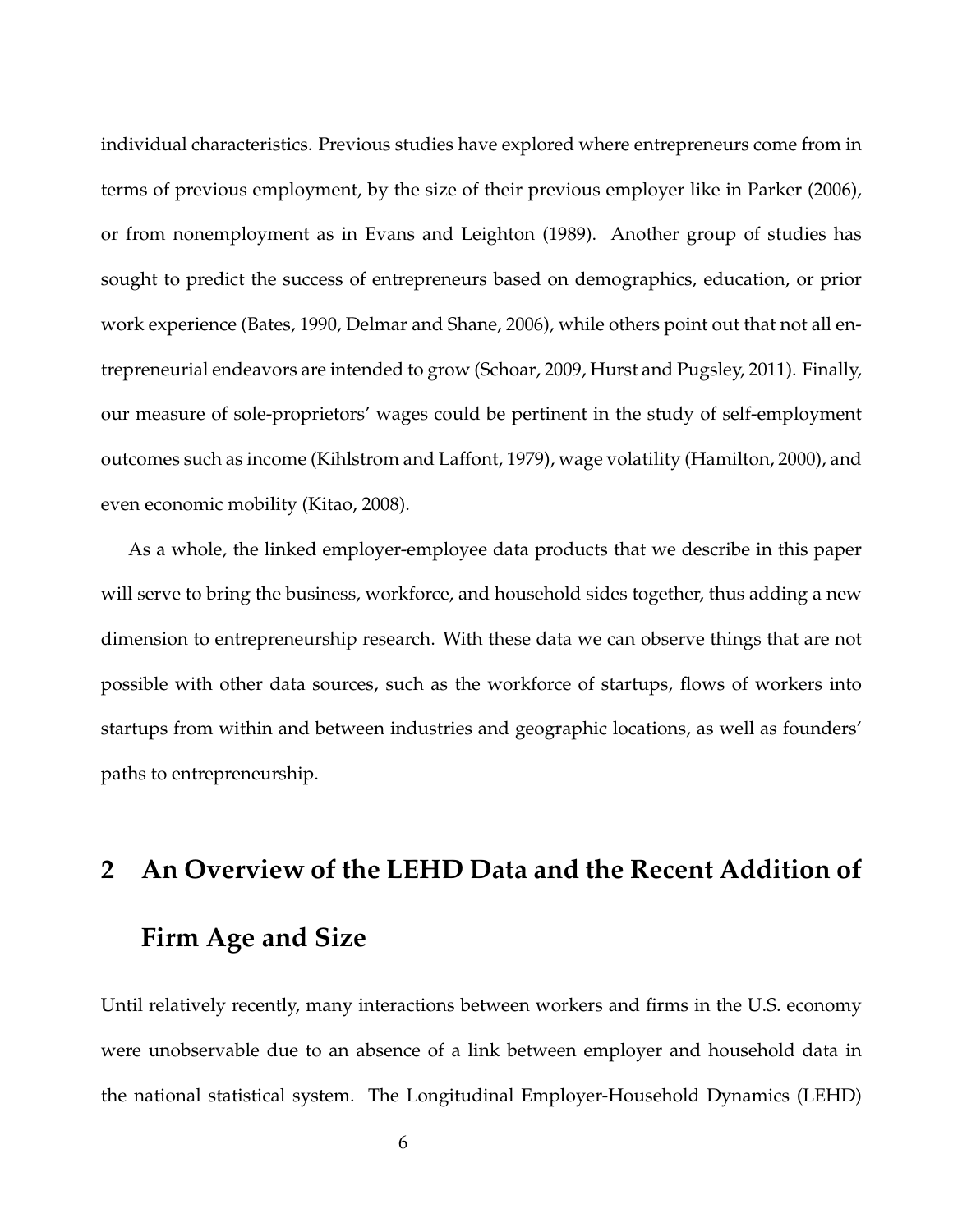program at the U.S. Census Bureau has spent the last decade filling this gap in the nation's statistical infrastructure by building a comprehensive database of longitudinally linked jobs data for the United States. The jobs data necessary to construct linked employer-employee data are voluntarily shared with Census by state governments through the Local Employment Dynamics (LED) federal-state data sharing partnership. As of this writing, all 50 states, DC, Puerto Rico, and the Virgin Islands share QCEW and UI wage data with the LEHD program as part of the Local Employment Dynamics (LED) federal-state partnership.

The LEHD data consist of quarterly worker-level earnings submitted by employers for the administration of state unemployment insurance (UI) benefit programs, linked to establishment level data collected for the Quarterly Census of Employment and Wages (QCEW) program. Demographic characteristics of the workers are derived from Census survey, census, and administrative records sources. As discussed later in this section, information on firm age and size data was recently integrated into the LEHD data from the source information for the BDS. LEHD data coverage is quite broad, with state UI covering 95% of private sector employment, as well as state and local government. A comprehensive overview of the LEHD data is found in Abowd et al. (2009).

Several features of the LEHD data should be of particular interest to researchers interested in the study of entrepreneurship. First, the potential to study startup teams as groups of workers moving from their previous employers to the newly established firm is unique to linked employer-employee data. While identifying which early employees are founders or first hires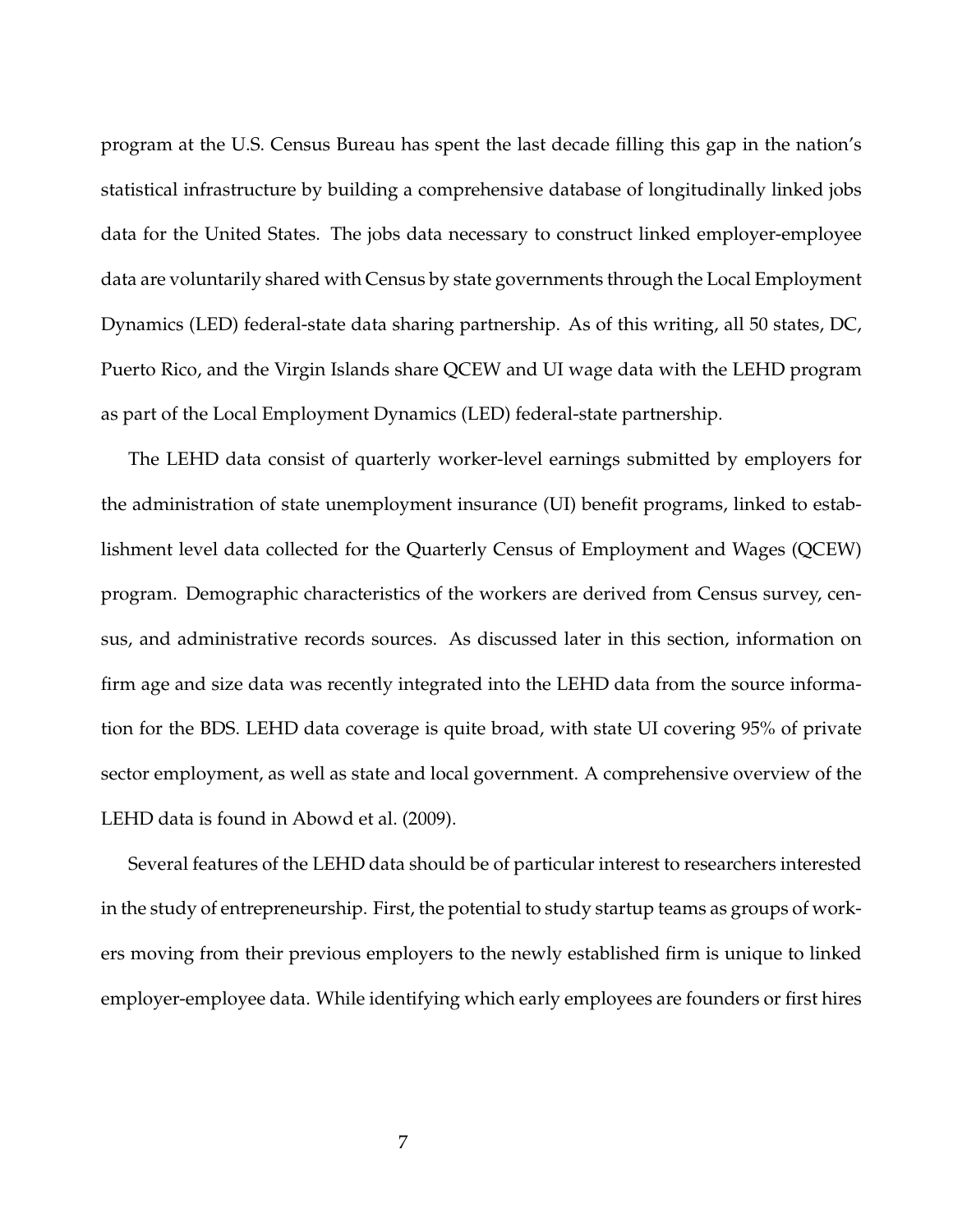must be inferred from the data indirectly, $^4$  the ability to identify such moves for almost the entire universe of business startups in the U.S. compensates somewhat for the paucity of information on the role of each employee in the founding of the firm. A second interesting feature of the data is the ability to study the workforce composition of new enterprises and their early employees – examining the role that gender, age, industry experience, experience working at other new businesses plays in the success or failure of new firms. $5$  The ability to identify co-workers and network effects from working in new technologies may also be interesting to researchers studying agglomeration effects and their role in forming industry clusters.

Researchers can apply for access to LEHD microdata by submitting a detailed research proposal through the Census Research Data Center (RDC) network. Applications for microdata access for research undergo a formal approval process that includes review of the proposal by the Census Bureau as well as by state and federal agencies that have supplied worker and firm data that are inputs to the LEHD linked microdata. Projects approved to conduct research on the confidential microdata are conducted in a secure research data center facility with all output undergoing a formal disclosure review process before it can leave the center. While many researchers do gain access to LEHD microdata for research through the RDCs, the high cost in terms of time for such projects – time to write a successful proposal to access the data, to obtain necessary approvals, to travel to a research data center which may

 $4$ As in Agarwal et al. (2013).

<sup>&</sup>lt;sup>5</sup>Ouimet and Zarutskie (2011) use the LEHD microdata to describe the workforce at startups.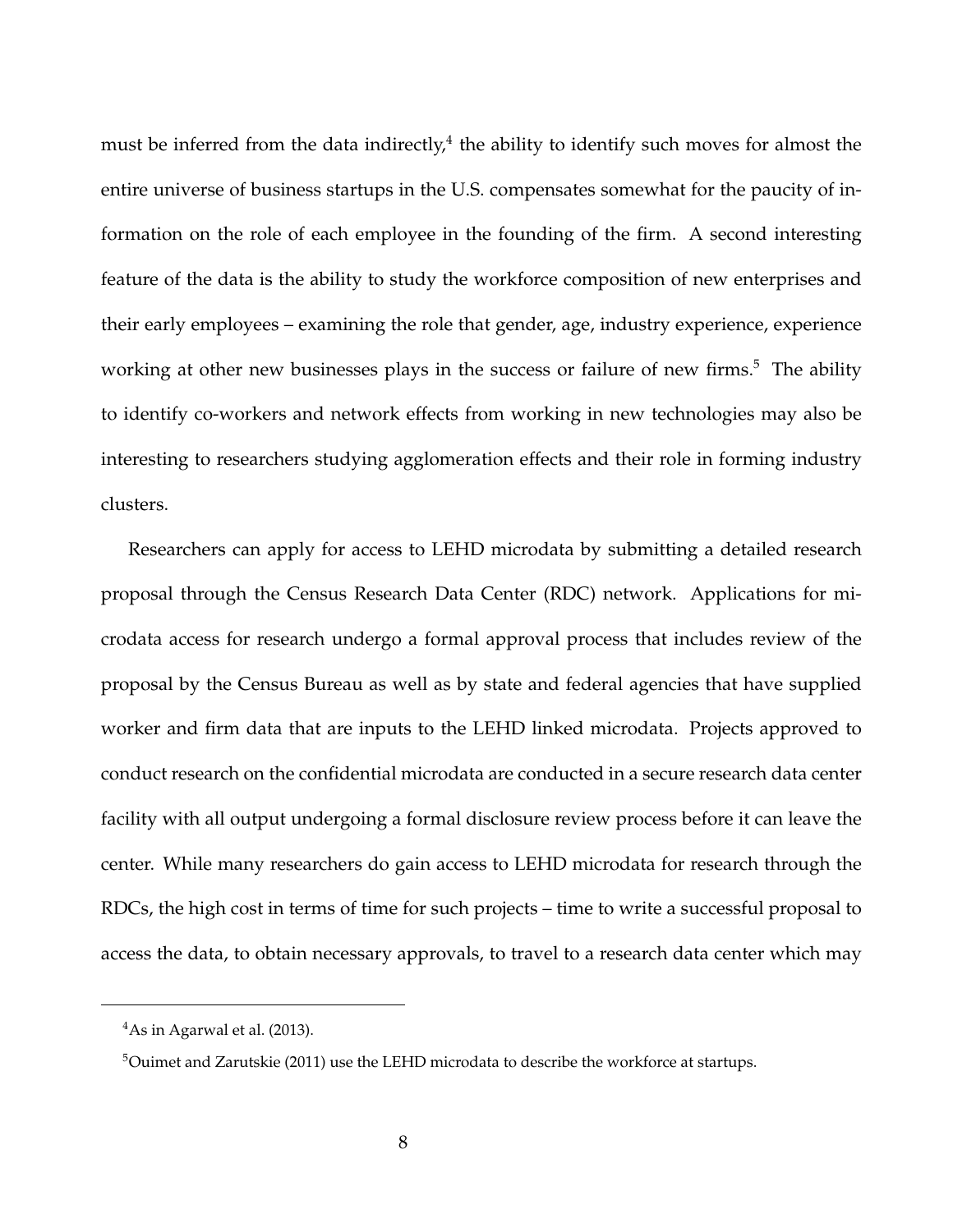not be located near the researcher – is prohibitive for many, particularly graduate students, young tenure track faculty, and policy makers. Thus our focus here in this paper is on the newly available public use statistics created from the LEHD data, which can be more easily accessed by the broader research community.

### **2.1 Newly Added Data on the Age of National Firm**

Many of the new statistics we describe here were made possible due to a recent innovation in the LEHD microdata – newly linked data on the age and size of the national firm. Firm age and firm size in the LEHD data are sourced from the same underlying microdata as the Business Dynamics Statistics. These source data contain annual longitudinal firm-level information for nearly the entire nonfarm private economy and a small portion of the public sector from 1977 through the present. Unique features of this data are the longitudinal identification and analysis of firms through ownership and structural changes such as mergers, thus yielding more accurate estimates of firm age and firm size.<sup>6</sup>

Firm age in the LEHD data is defined as the age of the oldest establishment in the firm, similar to the BDS. An establishment is age zero in the first year that it reports any positive payroll, and ages naturally thereafter. The firm's age in the data is robust to mergers, spinoffs, and ownership changes. For example, a new legal entity (i.e., firm) that results from some M&A activity is not necessarily considered a young firm; instead, it is assigned the age of its

<sup>6</sup>For additional details on how the LEHD and BDS data were linked, and how age and size information were completed in the cases where the data could not be linked, see Haltiwanger et al. (2014).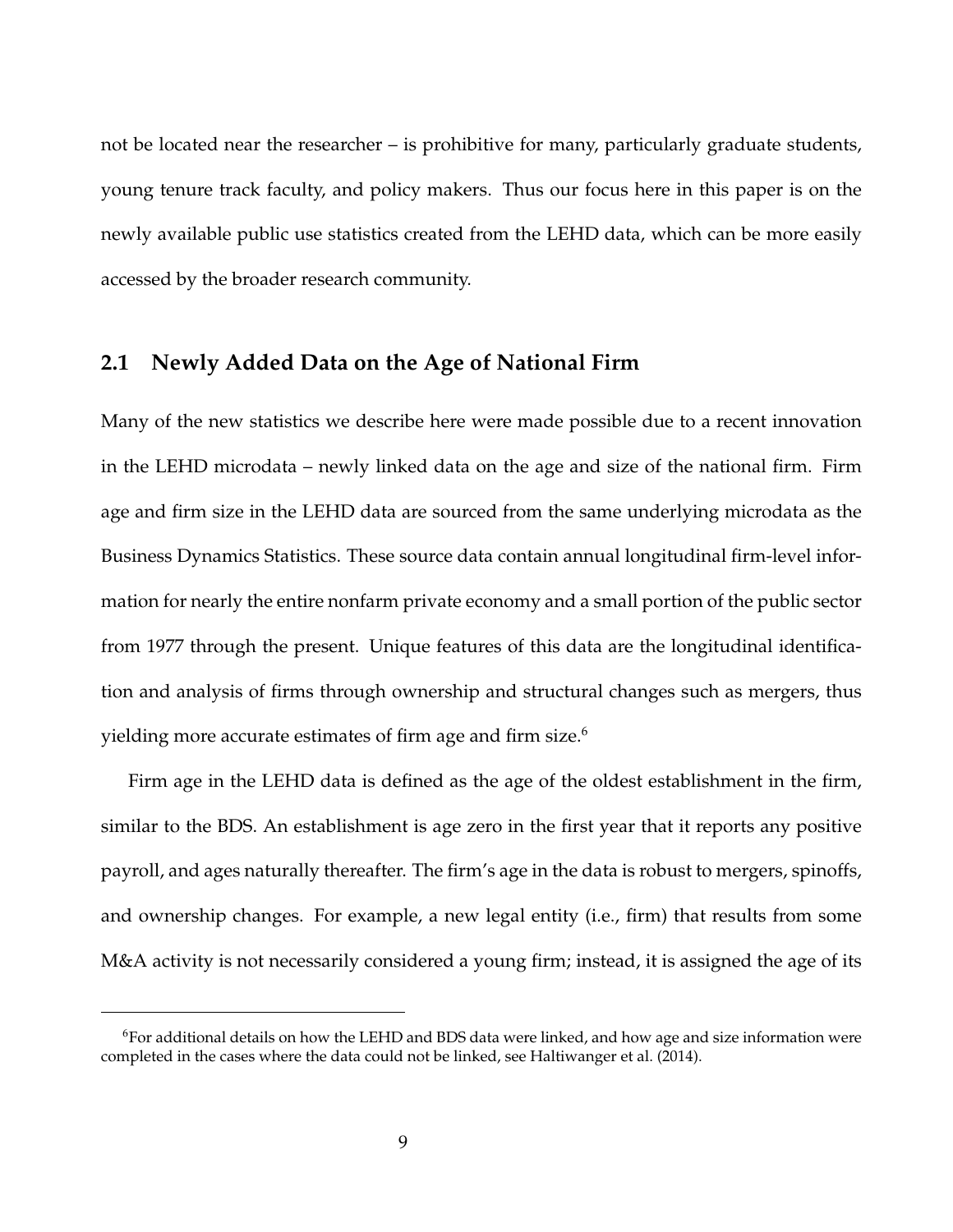oldest establishment at the time of its birth.

### **2.2 Newly Added Data on National Firm Size**

The BDS-LEHD linkages described above also allow new public use statistics by national firm size to be produced from the LEHD microdata. Firm size is based on the total employment in all establishments belonging to the firm on March 12th of the previous year (or the current year for new firms). For any given consecutive two-year period, size is defined as the employment-weighted sum of firm size on March 12 in year  $t - 1$  of all establishments that are part of an EIN on March 12 in year  $t$ . This definition automatically covers mergers, divestitures, acquisitions, etc. For instance, if a firm in year  $t$  has three establishments belonging to three different firms in year  $t - 1$ , initial firm size in year t is the weighted sum (where the weights are based on the year t size of each establishment) of the firm sizes in year  $t-1$  of each of these three establishments. Note that public-use statistics do not cross-tabulate firm size by firm age, as the very sparse off-diagonal of the matrix generates large files of predominantly empty and sparsely populated cells (in other words, almost all younger firms are smaller firms, and the QWI tabulations are already quite granular–e.g. young women in mining in Connecticut).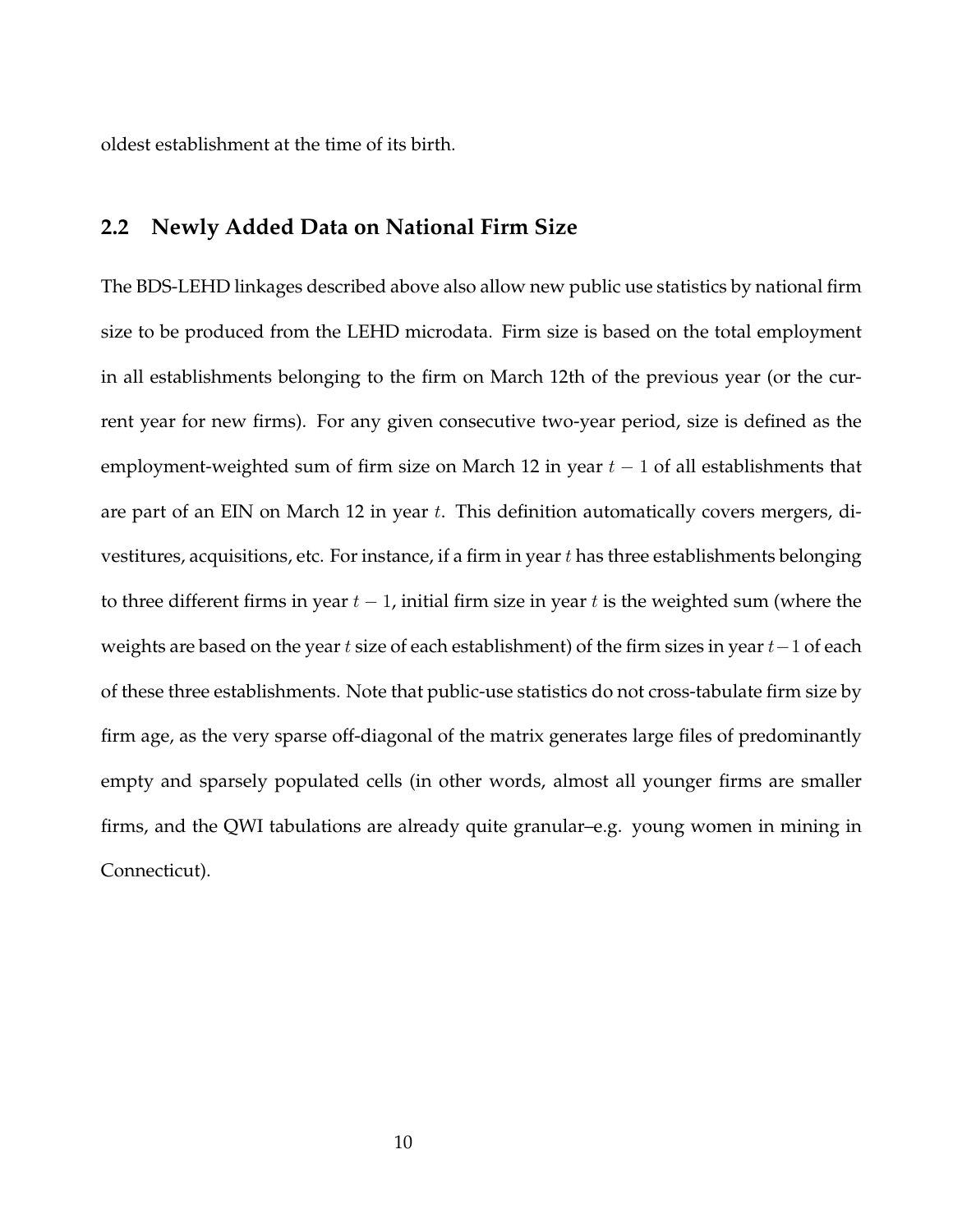# **3 The Quarterly Workforce Indicators: New Statistics on Worker Demographics, Hiring, Turnover, and Earnings at Young Businesses**

Recent enhancements to the Quarterly Workforce Indicators (QWI) provide a unique lens into the workforce of startups. The QWI are a set of thirty-two economic indicators that provide information on employment, hires and separations, business expansion and contraction, as well as earnings for the universe of unemployment insurance taxable employment in the U.S. These data are available by worker demographics and firm characteristics, as well as at great levels of detail by geography (county and Workforce Investment Board Area) and industry (NAICS Industry Groups, i.e., 4-digit NAICS codes).

Since 2013, the QWI have used the recently integrated firm age and size data from the BDS to produce workforce statistics by worker demographics or industry categories for five firm age and size tabulation levels. These workforce statistics are available at the state, metro area, and county level. Tabulations by firm age and size at the detailed industry level (3 or 4-digit NAICS) can only be done at the statewide level. While the ability to examine employment growth at startups is not a unique feature of the QWI (this can also be done with the BDS and the BED), several indicators are uniquely available in the QWI: earnings at startups, earnings of new hires at startups, hires, separations, and turnover. And as we show in the next example, the QWI are unique in allowing the composition of the startup workforce to be examined – e.g. the share of young workers, of women, of racial minorities or highly-educated workers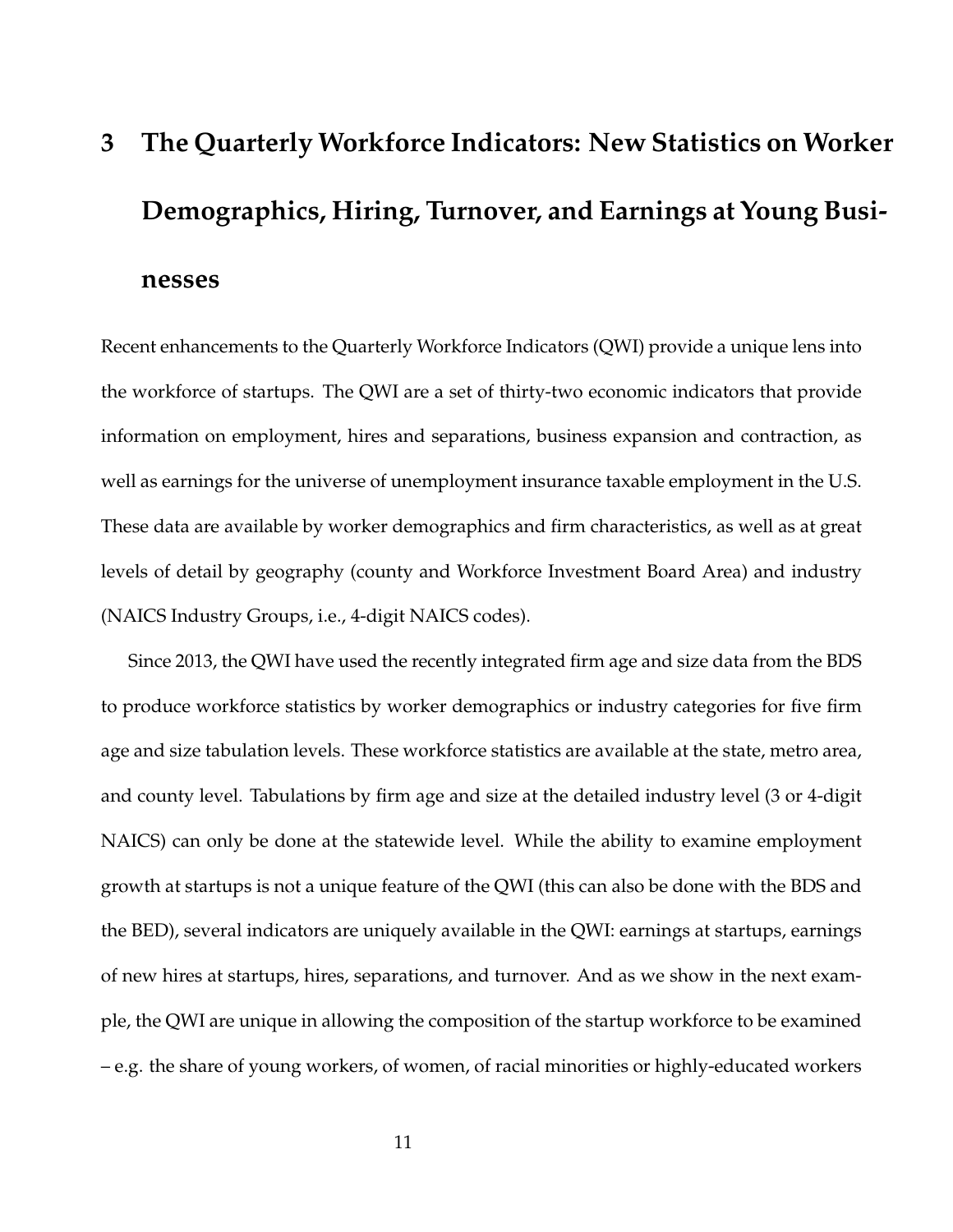employed at startups.

### **3.1 Who Works at Startups?**

We now present some basic facts from the QWI, but these only scratch the surface of what can be learned from these public-use tabulations. In Table 1, we compare the workforce composition of startups to that of more established businesses.<sup>7</sup> If we define businesses of age 0-1 years as "startups", we can see how the workforce at startups compares to that of older firms. Comparing the percentages across the columns in Table 1a, we see that startups disproportionately employ more young workers. Females and lower educated workers are also somewhat more likely to be employed at startups. Making similar comparisons in Table 1b, we likewise notice that startups are more likely than average to employ workers who are Asian, as well as those who are Hispanic.

Table 2 shows the employment shares for startups and older firms, specifically, by NAICS supersector. The data reveal that employment at startups is concentrated in particular industries. For example, 24.9% of all employment at firms aged 0-1 years is in the Leisure and Hospitality supersector, a rate that is almost double its share of employment overall. Other Services is another sector where the employment share at startups outweighs the share at more established firms. In other industries, entry rates are much lower, and the share of employment at young businesses is correspondingly lower in these sectors.

<sup>&</sup>lt;sup>7</sup>The data include all states except Massachusetts. For all states, the data reference 2013Q3, except for some states where the most recent quarter of data have not been released: KY (2013Q2), WY (2012Q4), CA (2012Q2), FL (2012Q4).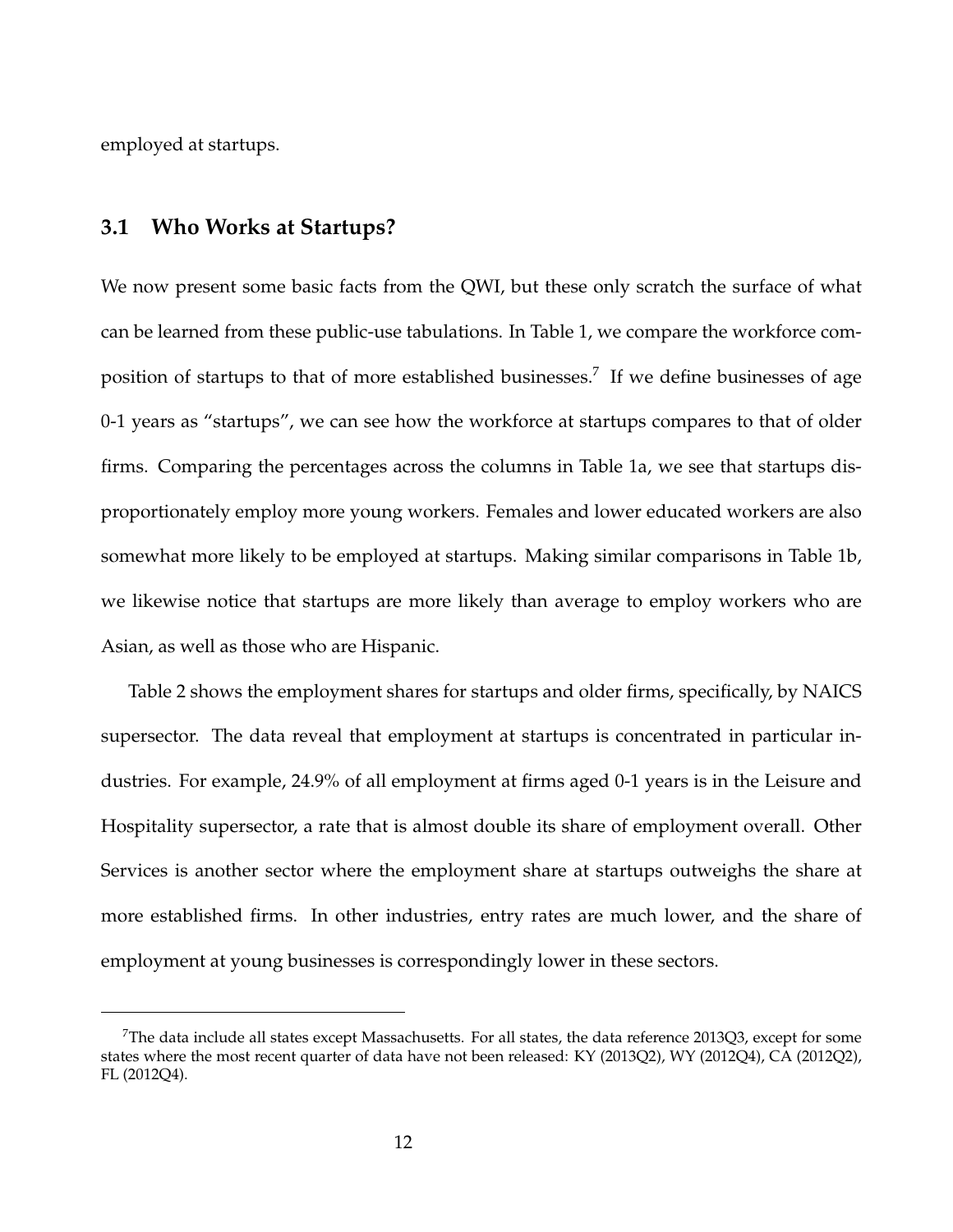#### **3.2 Trends in the Employment of Startups, 2000-2012**

We now turn to an analysis of the decline in the employment at startups, a topic discussed in Haltiwanger et al. (2012), Hyatt and Spletzer (2013), Decker et al. (2014a,b), and Dinlersoz et al. (2014). Specifically, we begin the analysis in the year 2000, after which the employment share of startups began to decline and the wages they pay eroded. Another reason for starting in 2000 is that most of the states in the statistics above had entered the program as of that time, thus the analysis can be conducted on a balanced panel.<sup>8</sup> Our goal of this subsection is to show how the published QWI statistics can be used to account for changes in economic indicators based on the composition of the firms or the workforce. We consider the share of employment at startups, the trend in the wage penalty at startups, as well as measures of employment reallocation: job creation, job destruction, hires, and separations (these last four measures are defined below).

First, we describe the trends, although the decompositions that follow will only reference the endpoints of the trends plotted in these figures, which are from 2000Q2 to 2012Q2. Figure 1 presents the trends in employment and earnings for two age categories: "startup" firms, those aged 0-1, and all other firms, i.e., those aged 2 or older. Figure 1a shows that the employment share at young firms has declined throughout the 2000s, consistent with the evidence in the studies referenced above. The earnings series in Figure 1b shows divergent trends for

<sup>&</sup>lt;sup>8</sup>Different states enter the LEHD data at different times. The year 2000 was chosen as a starting point because most of the country is in the scope of the dataset by that year. The states included are AK, CA, CO, CT, DE, FL, GA, HI, ID, IL, IN, IL, IN, IA, KS, LA, ME, MD, MN, MO, MT, NE, NV, NJ, NM, NY, NC, ND, OH, OK, OR, PA, RI, SC, SD, TN, TX, UT, VT, VA, WA, WY, and WI. Comparisons are between 2000:Q2 and 2012:Q2. The year 2000 corresponds to the start of the job-to-job flows data, as described below. Furthermore, the year 2000 is a good starting point to consider the decline in entrepreneurial employment, see Dinlersoz et al. (2014).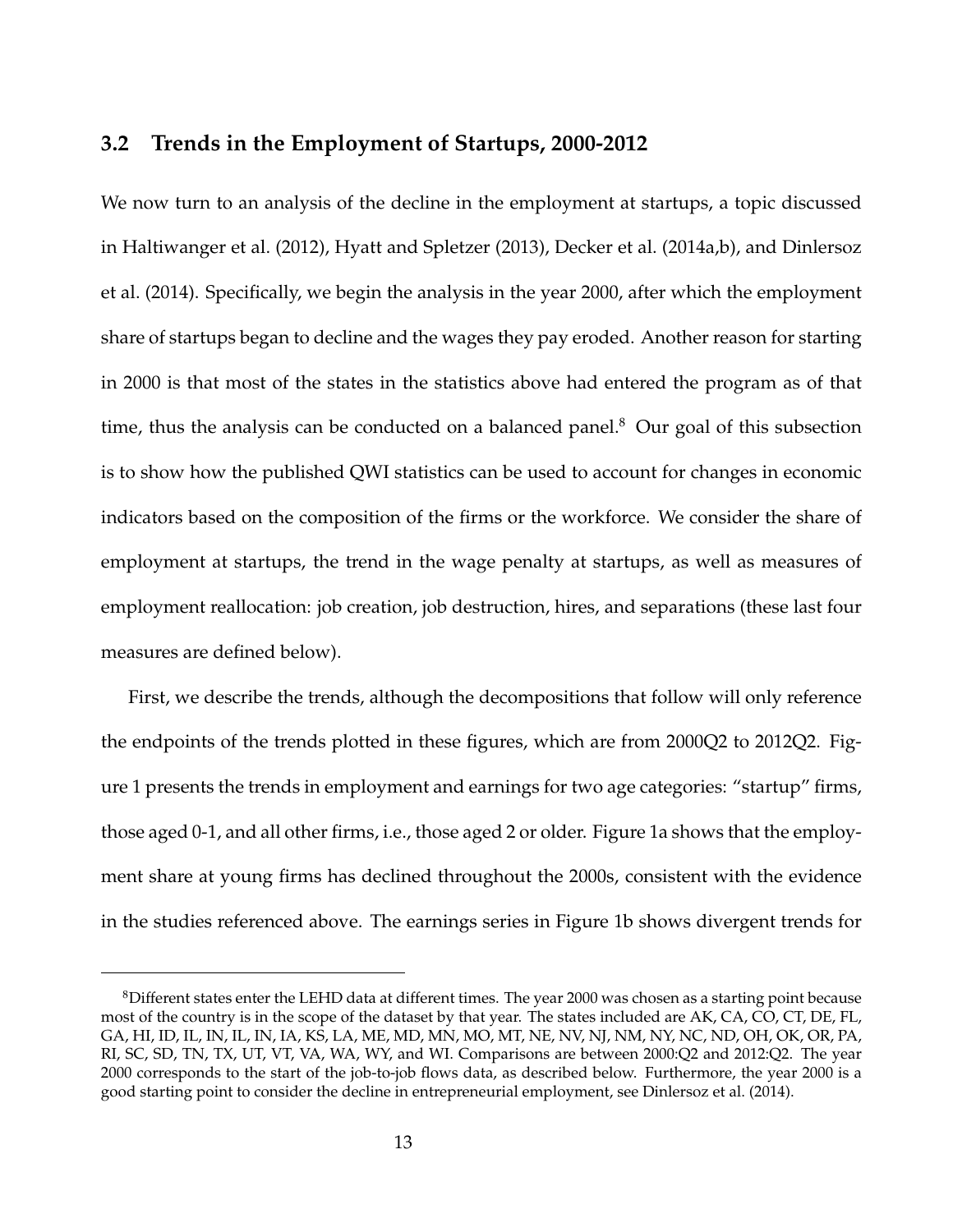young and old firms. The average earnings of workers at the youngest firms have declined in real terms throughout the 2000's, but the earnings at older businesses have shown a modest increase, consistent with what is documented in Haltiwanger et al. (2010) and Dinlersoz et al. (2014).

#### **3.2.1 The Role of Composition**

Information on the composition on the workforce by firm age can be used to answer questions related to the decline of startups and of business and employment dynamics more generally, a much discussed topic. Following Hyatt and Spletzer (2013), we can measure the effect of compositional changes using a standard decomposition technique to separate between-group differences from trends within groups for shares and earnings of startups (age 0-1) and all other businesses (age 2+), as follows. Any aggregate  $Y_t$  can be written as  $\Sigma_i Y_{it} S_{it}$ , where i indexes groups of the workforce or businesses (such as worker age or industry sector), and  $S_i$ is the share of the group. We decompose the difference  $\Delta Y_t = Y_t - Y_{t-1}$  according to:

$$
\Delta Y_t = \Sigma_i \Delta Y_{it} S_i + \Sigma_i Y_i \Delta S_{it},\tag{3.1}
$$

where  $Y_i$  denotes the mean such that  $Y_i = (Y_{it} + Y_{it-1})/2$ , and likewise  $S_i$ . In other words, the decline in employment dynamics is equal to the change in the dynamics of each group weighted by the group's average employment share (the within effect) plus the change in each group's employment share weighted by the group's average measure of dynamics (the composition effect).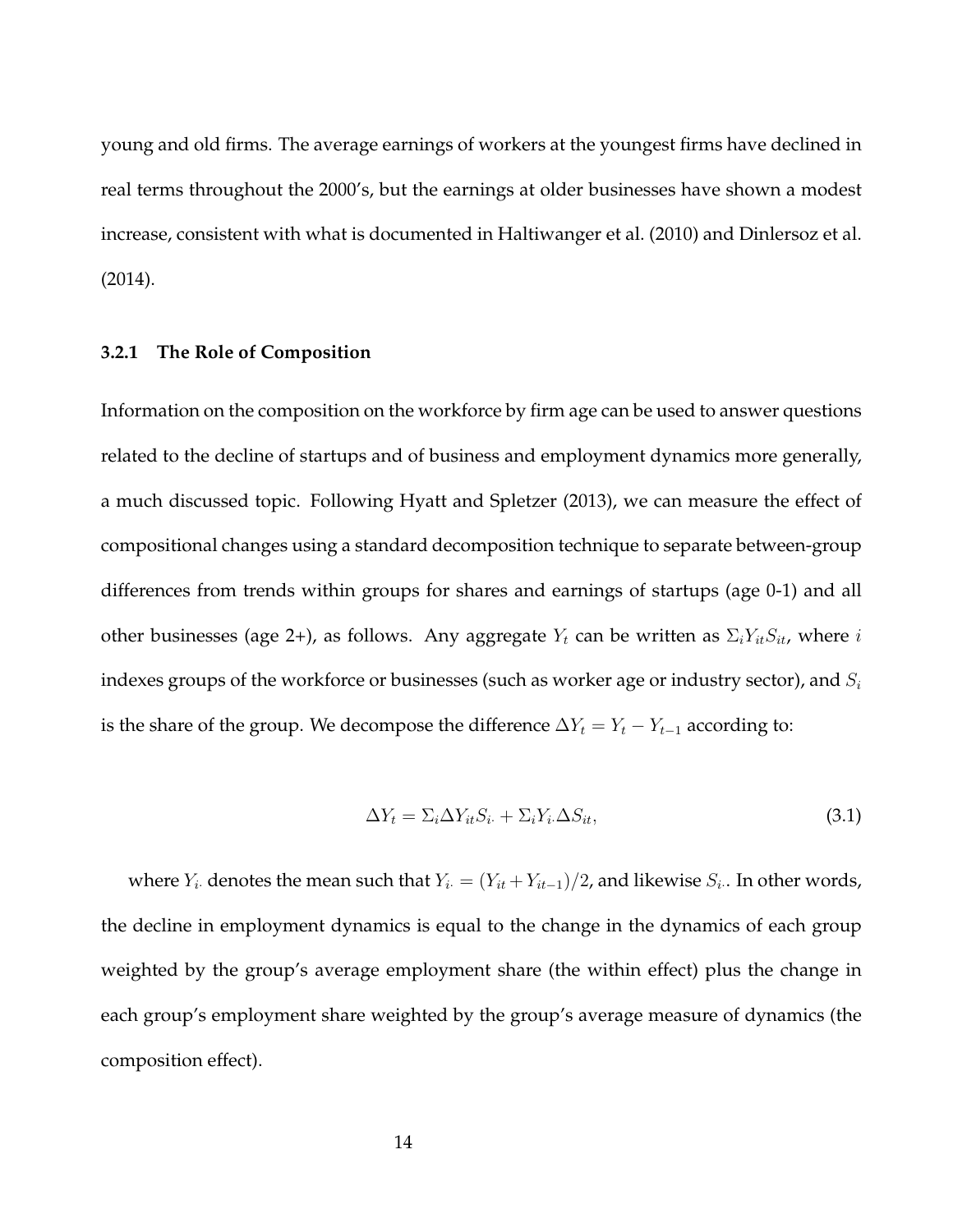The first column of Table 3 contains the results of a conventional shift-share analysis for the change in the employment at young vs. old firms. The intuition for this analysis is that different types of workers may be different inputs to the production process, or that the demands for the output of different industries may lead to the shifts in business entry/exit rates for those industries. For example, younger workers may be more productive at startups, as in Ouimet and Zarutskie (2011) and Acemoglu et al. (2014), or have fewer resources to wait until a higher wage offer from an older firm as in Dinlersoz et al. (2014). As shown in Table 3, most of the changes in composition should have increased the share of startups, not decreased it, although the effects of changes in industry composition and worker demographics are fairly small. The main exception to this is the aging of the U.S. workforce, a demographic trend that does appear tied to the decline in employment share at startups – the preference of older workers for working at established businesses explains 9.4% of the decrease in the share of employment at startups.

Figure 1b shows the average real wage for workers who worked the entire quarter at startups and established firms, between 2000 and 2012. As can be seen in the graph, earnings at established firms are rising over this period while earnings at startups are falling. In the second column of Table 3, we decompose the rising wage premium at established firms by observable characteristics of firms and workers in the QWI. The formula for this composition change is slightly different, as it compares changes in two groups with each other. We plot the percentage that the changes in the shares in each of the two categories explain, given the average earnings for the categories, as follows: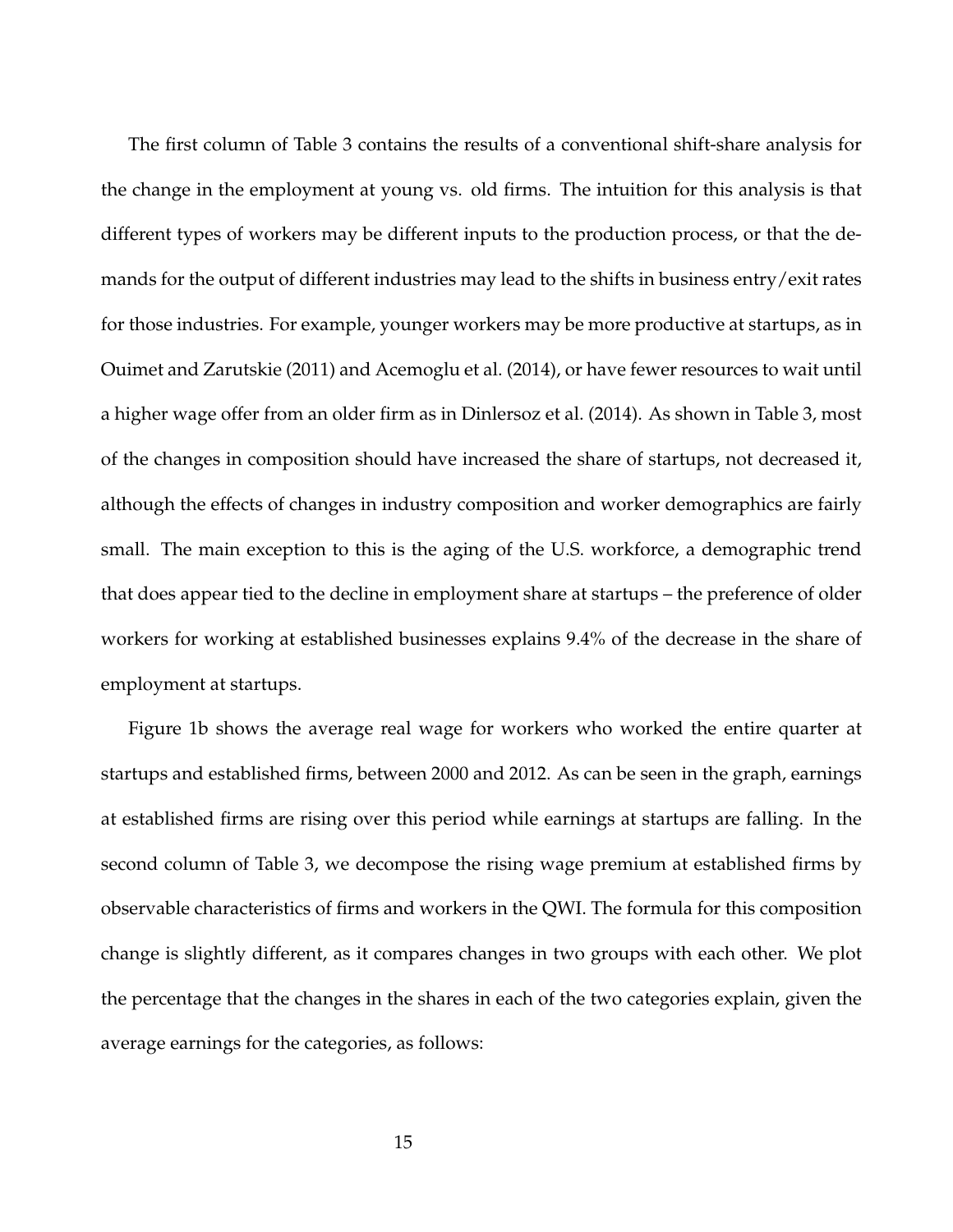$$
\frac{\sum \Delta Shar_{Old,x} * \overline{Earn}_x - \sum \Delta Shar_{Young,x} * \overline{Earn}_x}{\Delta Earn_{Old} - \Delta \overline{Earn}_{Young}}
$$
(3.2)

This provides a measure of how the change in a share for a subset of a demographic characteristic  $(x)$ , as well as in the average earnings for that particular demographic characteristic, is related to the change in earnings for young vs. old firms. Unlike our results for employment shares at startups, changes in industry composition and worker demographics explain a considerable part of the apparent increased wage premium for working at an established firm. For example, changes in the industry composition across young and older firms explains about one third of the decline in relative earnings at startups. Workers at established firms are also trending older and more educated, relative to younger firms, although as these effects are measured independently of the change in the industry distribution, they may be related.

In turn, Table 4 shows how the change in the composition of employment by firm age explains the decline in four earnings dynamics measures: hires, separations, job creation, and destruction. These measures exploit the dynamic aspect of the LEHD data: workers and business size are linked longitudinally to create these measures. This decomposition is again done according to equation 3.2 above. Results show that the shift away from entrepreneurship explains a substantial portion in the decline of such dynamics, due to the fact that startups are more volatile in terms of employment dynamics. The table shows that the decline in startups explains 9.3% of the decline in hires and 6.8% of the decline in separations. Additionally, the decline in startups explains 25.8% of the decline in job creation, but only 9.5% of the decline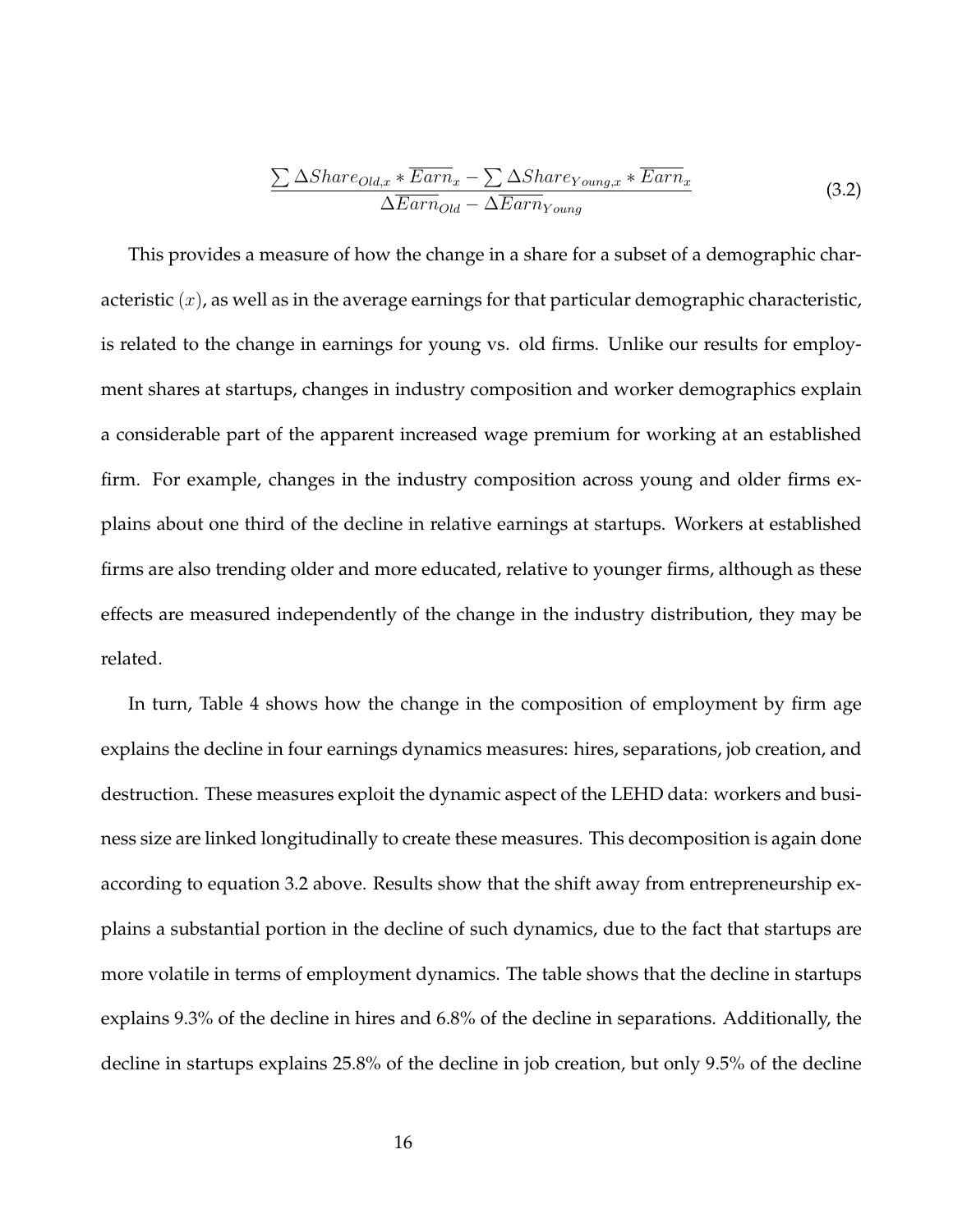in job destruction. These results are similar to what Hyatt and Spletzer (2013) found using the LEHD micro data, and to what Decker et al. (2014b) found using the BDS.

# **4 Job-to-Job Flows: New Statistics on Worker Reallocation at Young Firms**

At the time of this writing, the U.S. Census Bureau has just begun releasing new beta national statistics on worker reallocation constructed from the LEHD data. Job-to-Job Flows (J2J) provide national rates of job change for workers in the U.S., as well as flows of workers in and out of nonemployment. Origin-destination data on job-to-job flows provide new data on worker reallocation across industries and the economic migration of worker across state lines. These very unique data allow a comprehensive look at the reallocation of workers and provides useful additional metrics on the overall health of the U.S. labor market. Unemployed workers are not the only labor market participants seeking new jobs – upticks and declines in the rate at which employed workers find better jobs is another key indicator of the health of the labor market. A full description of these new data, as well as the methodology for deriving the worker flow estimates from the LEHD administrative data, is available in Hyatt et al. (2014).

#### **4.1 Where do Startups' Early Employees Come From?**

Of principal interest to researchers studying entrepreneurship will be the J2J data on worker flows into startups. Worker flows into startups can be used to identify the makeup of firms'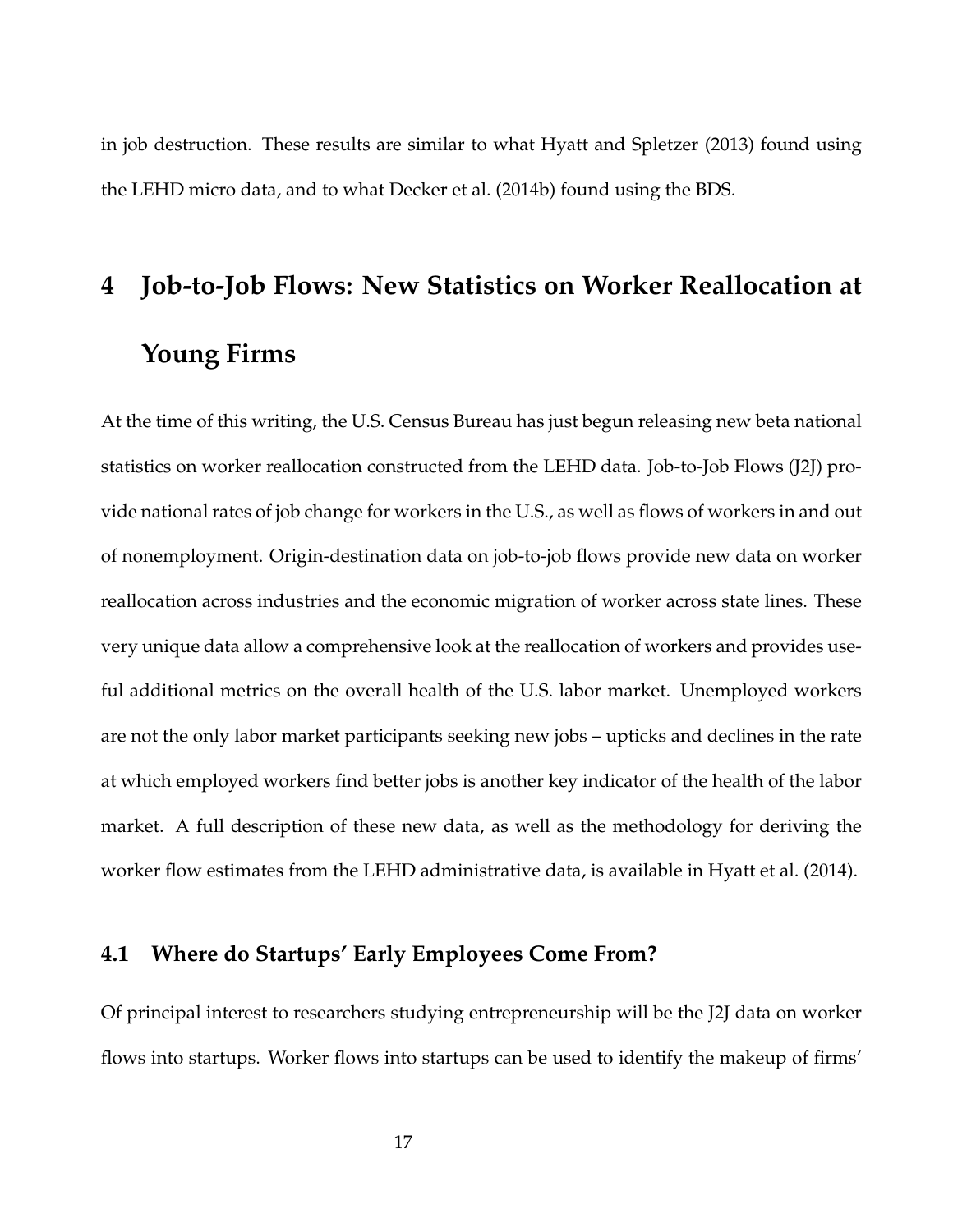early employees – their age, gender, and race, as well as the industry and age of the firm from which they moved.<sup>9</sup> The data can also be used to compare how startups grow relative to more established firms. Figure 2 provides an example by comparing worker flows across three classes of employers: established firms (firms over 10 years of age), small firms (firms with fewer than 20 employees), and very young firms (in business less than two years). Employment growth in each class of employer is the net of hires and separations, here split into two types: hires and separations associated with job change (with little-to-no intervening nonemployment spell between jobs), and hires/separations associated with worker flows to and from longer nonemployment spells. This decomposition allows us to see how firms grow – either by poaching workers away from other firms or by hiring more unemployed workers. As shown in Figure 2a and 2b, both established firms and small firms grow largely by hiring more workers from nonemployment than they lay off.<sup>10</sup>

Compare the previous pattern to that shown in Figure 2c, which shows the same decomposition at very young firms, those less than two years old. Compared to both established and small firms, very young firms attract a sizable share of their workforce from other firms. That was particularly true in the 2000-2002 period, when half of new firm hires were workers moving from other jobs. Very young firms gain a significant share of their early employment

<sup>&</sup>lt;sup>9</sup>While this level of analysis is not available in the first beta release, future releases of data will include origindestination statistics on worker flows by age and size of the employer and more detailed tabulation levels (for example, firm age by industry).

 $10$ Another interesting thing to note when comparing Figures 2a and 2b is that higher worker churn at small firms is not driven by employees changing jobs at a higher rate, but driven by flows to and from nonemployment. This could be due either to a higher rate of business failure for small firms generally or a greater reliance of small business operators on marginally attached workers.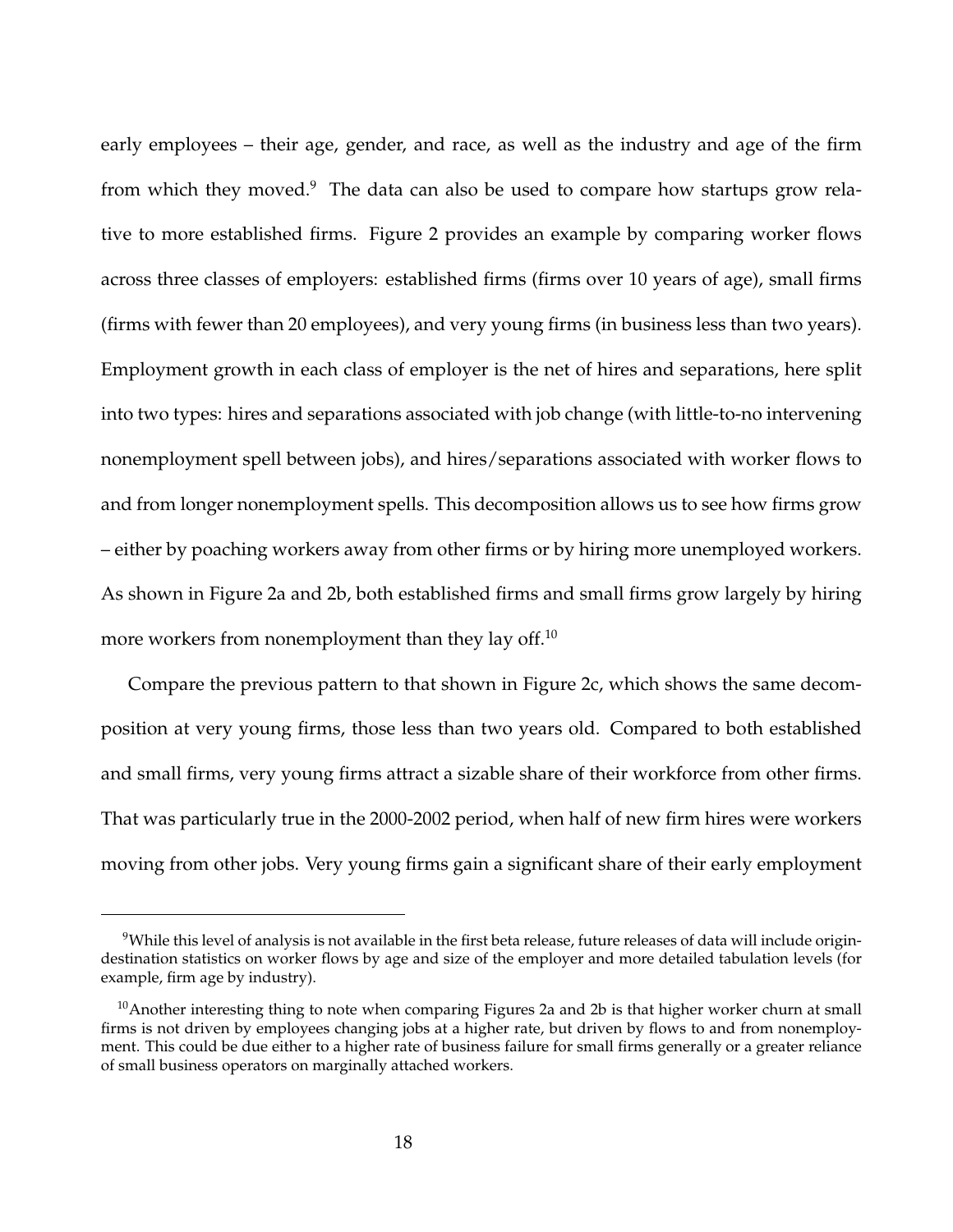growth by poaching workers away from more established firms. However, we should note (not shown) that by the time firms are 2-3 years old, this pattern changes. At 2-3 years old, firms begin to lose employment, on net, from workers changing jobs, with net employment growth coming largely from flows to and from nonemployment. This may imply that the high early rate of growth from poaching from more established firms is being driven by the startup team itself, as they move from their previous jobs to the new firm.

## **5 Data on Self-Employment and its Potential for Statistics on Entrepreneurship**

Many business starts (and failures) occur before a business hires its first employees. Such small owner-operated businesses are not included in statistics such as the BDS and QWI, where business birth is defined as the moment the firm hires its first worker. Business owners themselves are interesting to researchers focused on identifying the characteristics of successful entrepreneurs, and on understanding why the rate of startups has declined. Efforts are currently underway to enhance the set of available data on business founders and selfemployed businesses by integrating data on sole-proprietors with the LEHD data infrastructure. A prototype micro-data file has been created which covers the universe of active U.S. sole-proprietorships, both with and without employees, from 2002 through 2012. The Census Bureau is undergoing research into using these data for new public use statistics on business founders and self-employed businesses.

Sole-proprietor businesses can be characterized as any unincorporated business owned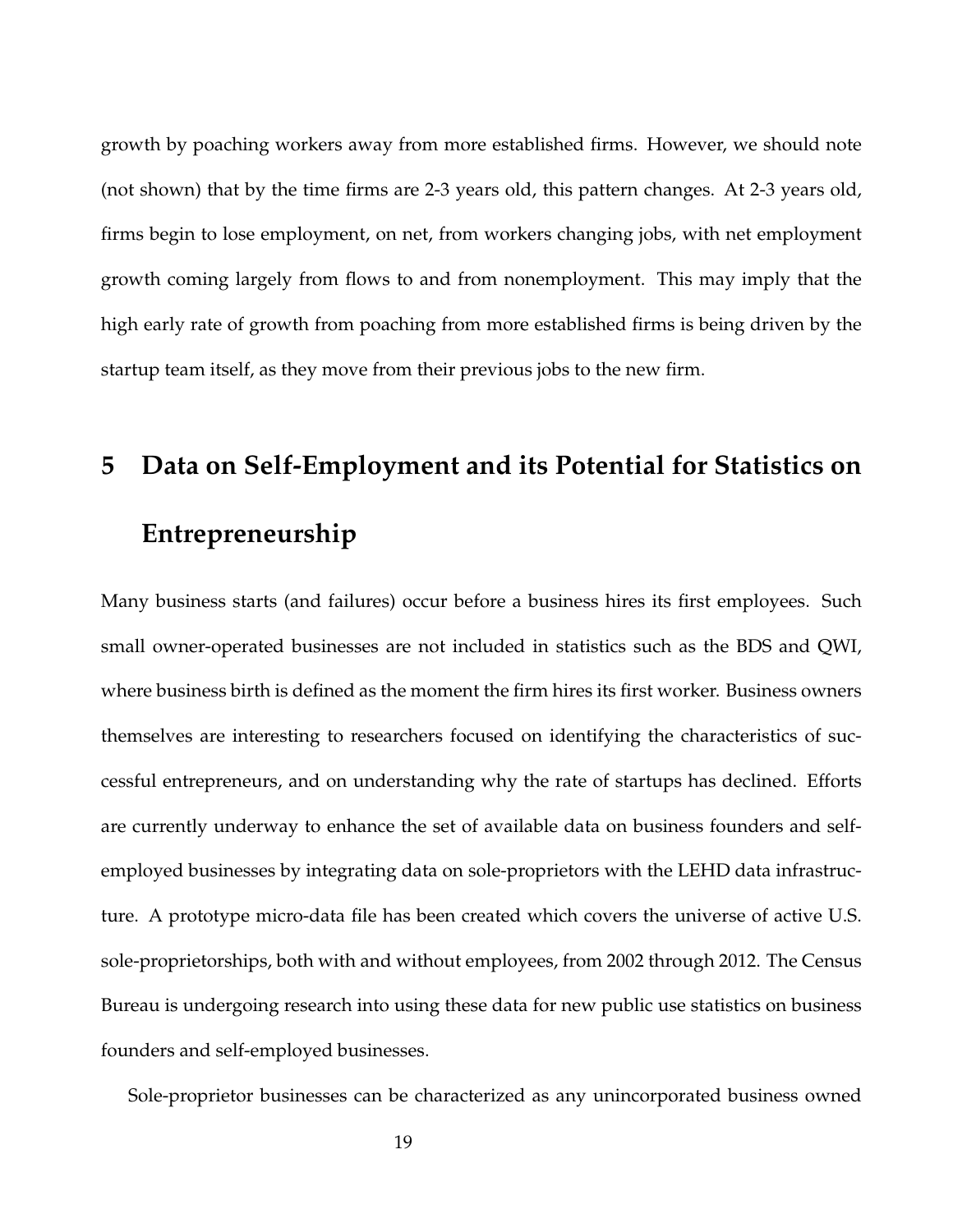and run by a single individual. The data that we integrate originate primarily from individual federal income tax returns, such as income filings from Schedule C, payroll tax records for employers (form 941), and applications for an Employer Identification Number (EIN) for employers (form SS-4). The scope of our data does not include partnerships and corporations, although single-owner Limited Liability Companies (LLCs) are included as long as they do not elect to be taxed as a corporation. More details on how the data are linked is provided in Garcia-Perez et al. (2013).

By combining these administrative data on the universe of sole-proprietor business owners with the universe of covered wage and salary work, the resulting dataset permits us to observe an owner's pre-ownership wage and salary work history, and thus to potentially generate statistics based on prior employment, earnings, and industry experience. Such a link should prove enlightening in the context of the well-documented decline in U.S. startups, which has sparked much interest in the underlying causes and implications of this slowdown. Although the overall trend in startups may be downward, in reality the composition of new business owners is constantly in flux, with certain types of individuals exhibiting differing and perhaps offsetting trends. To understand the decrease in startups requires knowledge of the factors that precede a business and an understanding of how these factors influence the odds of a successful startup. For example, the self-employment literature recognizes that some are "pushed" into self-employment by lack of economic opportunity while others are "pulled" into entrepreneurship by means of comparative advantage or innovative idea. Linked sole-proprietor and LEHD data offer a way to help parse such differences in the paths of potential entrepreneurs.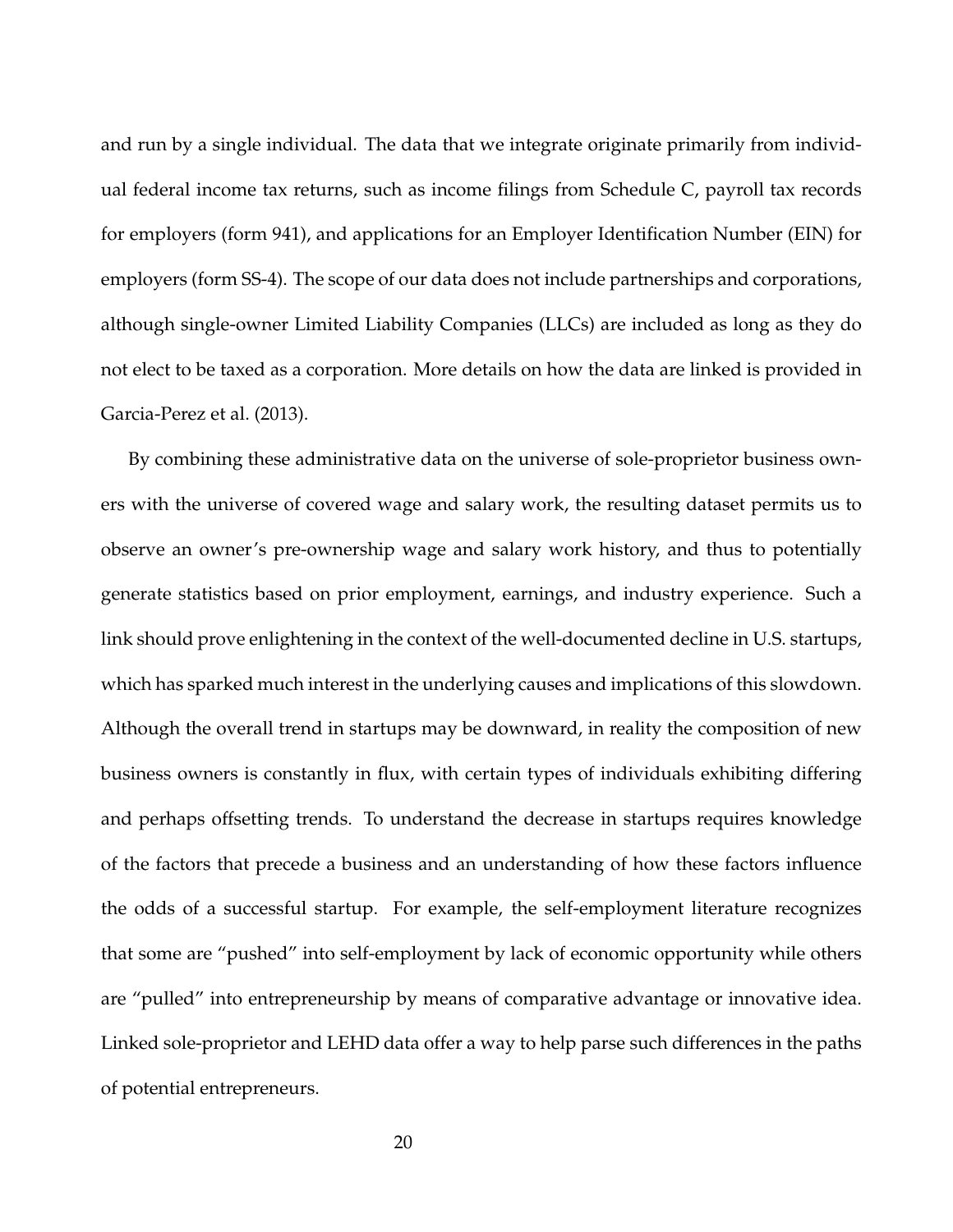### **5.1 Don't Quit Your Day Job: A Look at Self-Employment Dynamics**

What share of self-employed businesses grow enough to allow the owner to leave wage and salary employment? The left-hand panel of Table 5 shows the percentage of sole-proprietors in 2009 who are engaged in wage and salary work in the same year, as well as in the surrounding years of 2008 and 2010. The first thing that stands out is that the majority of self-employed businesses without employees do not grow enough to supplant the owner's reliance on some form of wage and salary work. Over 50% of nonemployer business owners in 2009 have wage and salary income in that year, a share that is higher for new nonemployer business owners (those in the first year of their business), at around 65%. For new employers in 2009, defined as employer businesses who were not employers in 2008, about 40% had wage and salary jobs in 2008, 35% have such employment in the 2009 year (the birth year of their employer business), and 30% retain it in the following year 2010. For more established business owners with employees, the wage and salary work rate stabilizes at just above 20%.

For employer business owners, we can also capture their experience as operators of businesses without paid employees. In the right-hand panel of Table 5, we see that amongst new employer business owners in 2009, around 36% operated a nonemployer business in the previous year. This rate falls by over half to 17% during their first year of employer business activity in 2009, suggesting that it may represent the same businesses that are transitioning as they acquire employees. Note that the percentage of new 2009 employers with nonemployer income rises again in 2010 to 24%, perhaps indicating that some new employer businesses have shed their employee within one year, but nevertheless maintained the business. Note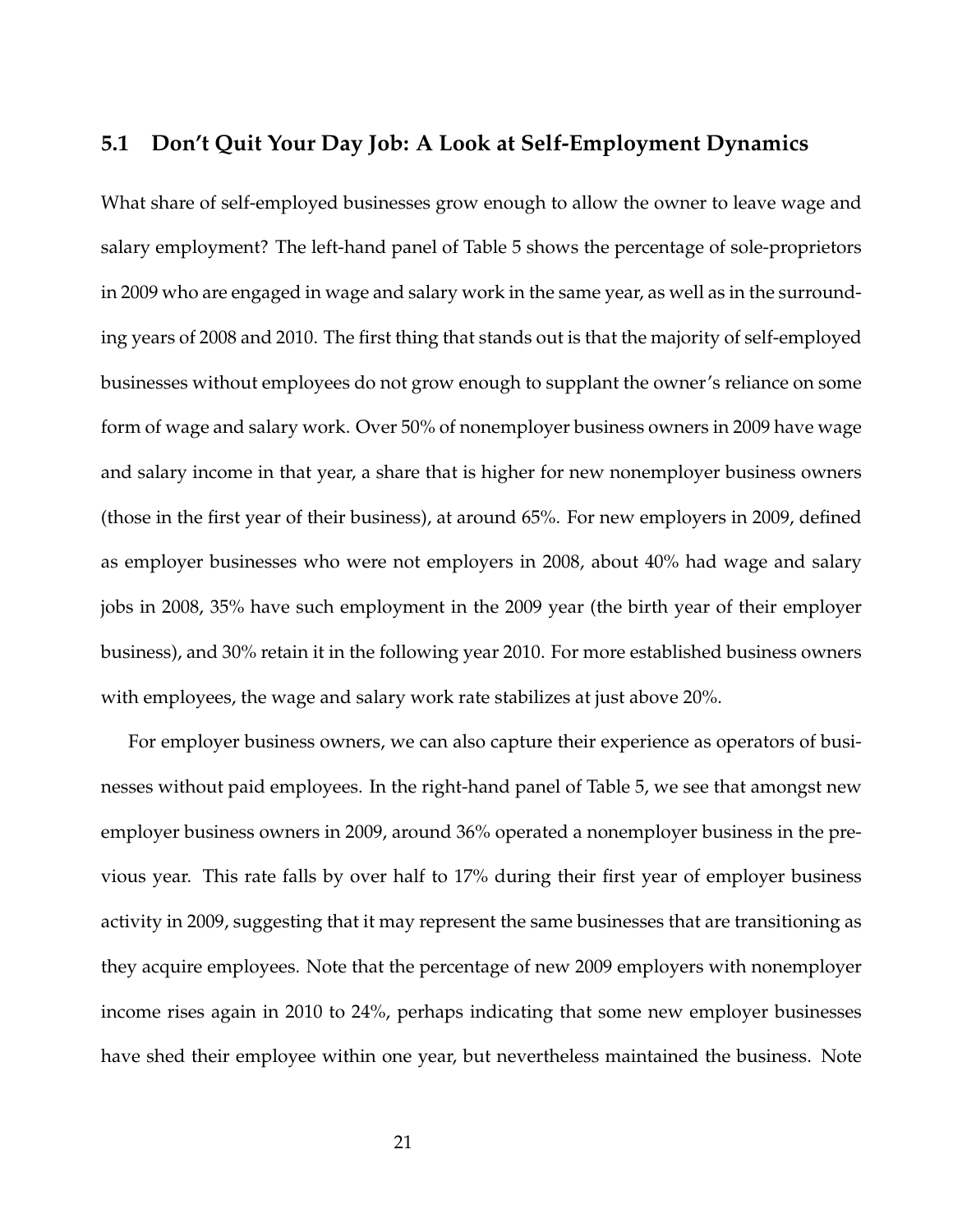again that the rate of nonemployer business holding amongst all employers remains in the 15- 20% range, meaning that a substantial fraction of owners maintain other sources of business income simultaneous to running an employer business.

### **6 Conclusion**

In this paper, we highlight new data on business startups, their founders and early employees, and provide some examples of how they can be used in entrepreneurship research. The Quarterly Workforce Indicators, the new Job-to-Job Flows statistics, and the future sole-proprietor data products, offer a unique perspective on new business creation by combining information on the business, workforce, and individual. With these data, we can describe the composition of the workforce at startups and their role in explaining business dynamics, the flow of workers across new and established firms, and the employment paths of the business owners themselves.

While the emphasis here has been on public-use products, further opportunities are available to those who want to conduct studies using the confidential microdata in the LEHD system. Researchers may apply to use these data at the many Census Research Data Centers (RDCs) across the country. Many of the datasets underlying the products described here are available for approved microdata research projects in the secure RDCs.

We emphasize that these data products are either new or under development. Feedback from users can lead to enhancements of these data products, and in some cases, affect the path of development of new data products.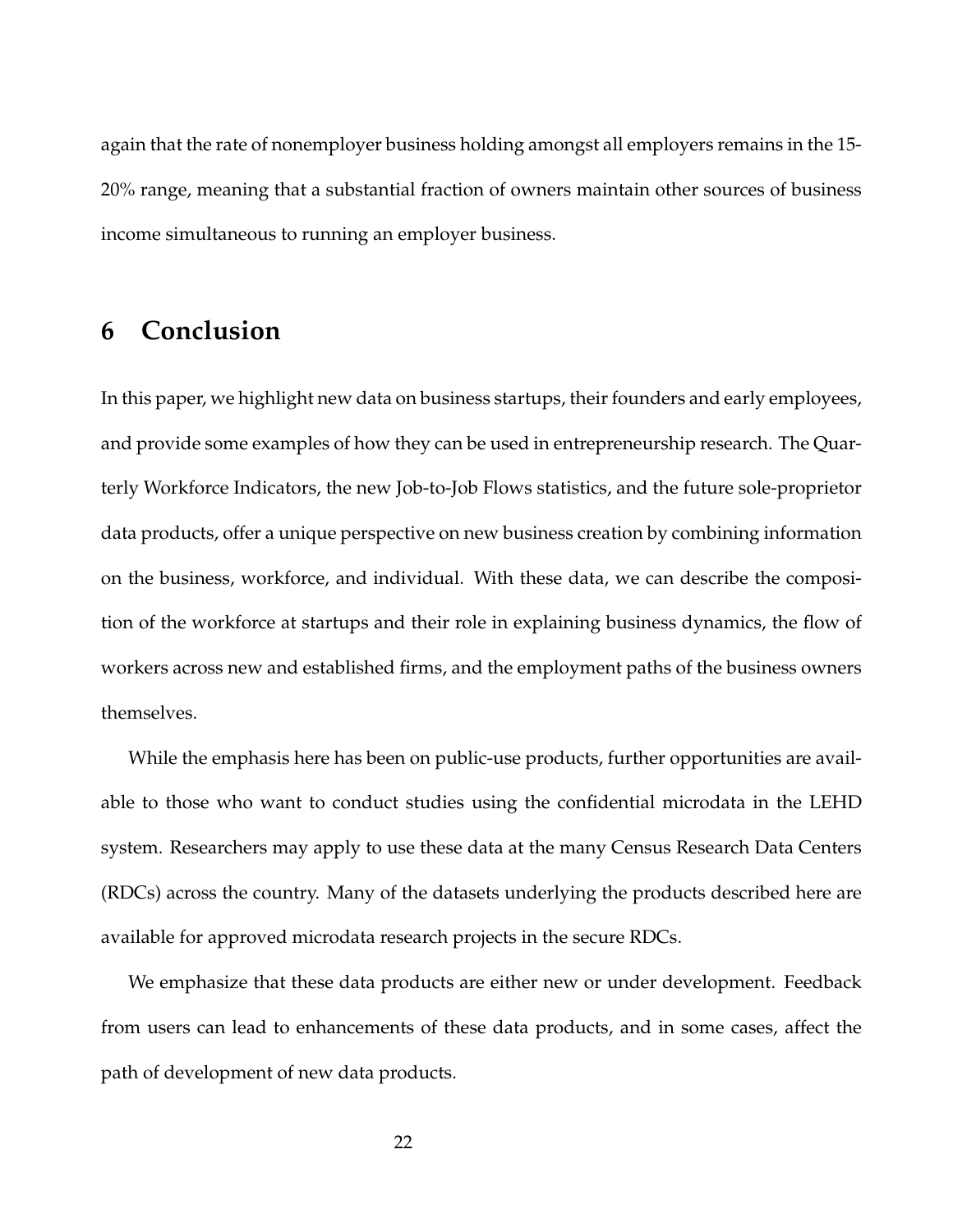### **References**

- J. Abowd, B. Stephens, L. Vilhuber, F. Andersson, K. McKinney, M. Roemer, and S. Woodcock. The LEHD infrastructure files and the creation of the quarterly workforce indicators. In T. Dunne, J. Jensen, and M. Roberts, editors, *Producer Dynamics: New Evidence from Micro Data*, chapter 9, pages 149–230. NBER/University of Chicago Press, 2009.
- D. Acemoglu, U. Akcigit, and M. Celik. Young, restless, and creative: Openness to disruption and creative innovation. *NBER Working Paper*, 19894, 2014.
- R. Agarwal, B. Campbell, A. Franco, and M. Ganco. What do I take with me?: The mediating effect of spin-out team size and tenure on the founder-firm performance relationship. *U.S. Census Bureau, Center for Economic Studies Working Paper*, 2013.
- T. Bates. Entrepreneur human capital inputs and small business longevity. *The Review of Economics and Statistics*, 72(4):551–559, 1990.
- N. Brinkman, D. Cohen-Pirani, and H. Stieg. Firm dynamics in an urban economy. *Internationl Economic Review (forthcoming)*, 2015.
- D. Carlton. The location and employment choices of new firms An econometric model with discrete and continuous endogeneous variables. *Review of Economics and Statistics*, 1983.
- S. Chatterjee and E. Rossi-Hansberg. Spinoffs and the market for ideas. *International Economic Review*, 53(1):53–93, 2012.
- B. Chinitz. Contrasts in agglomeration: New York and Pittsburgh. *American Economic Review*, 51(2): 279–289, 1961.
- S. Davis, J. Haltiwanger, C.J. Krizan, J. Miranda, A. Nucci, and L.K. Sandusky. Measuring the dynamics of young and small businesses: Integrating the employer and nonemployer universes. In Roberts Dunne and Jensen, editors, *Producer Dynamics: New Evidence from Micro Data*, chapter 9. NBER: University of Chicago Press, 2009.
- R. Decker. Collateral damage: Housing, entrepreneurship, and job creation. *Unpublished Manuscript: University of Maryland*, 2014.
- R. Decker, J. Haltiwanger, R. Jarmin, and J. Miranda. The role of entrepreneurship in U.S. job creation and economic dynamism. *Journal of Economic Perspectives*, 28(3):3–24, 2014a.
- R. Decker, J. Haltiwanger, R. Jarmin, and J. Miranda. The secular decline in business dynamism in the U.S. *Unpublished Manuscript: University of Maryland*, 2014b.
- F. Delmar and S. Shane. Does experience matter? The effect of founding team experience on the survival and sales of newly founded ventures. *Strategic Organization*, 4(3):215–247, 2006.
- E. Dinlersoz, H. Hyatt, and H. Janicki. Who works for whom? Worker sorting in a model of entrepreneurship with heterogeneous labor markets. *Unpublished draft: U.S. Census Bureau*, 2014.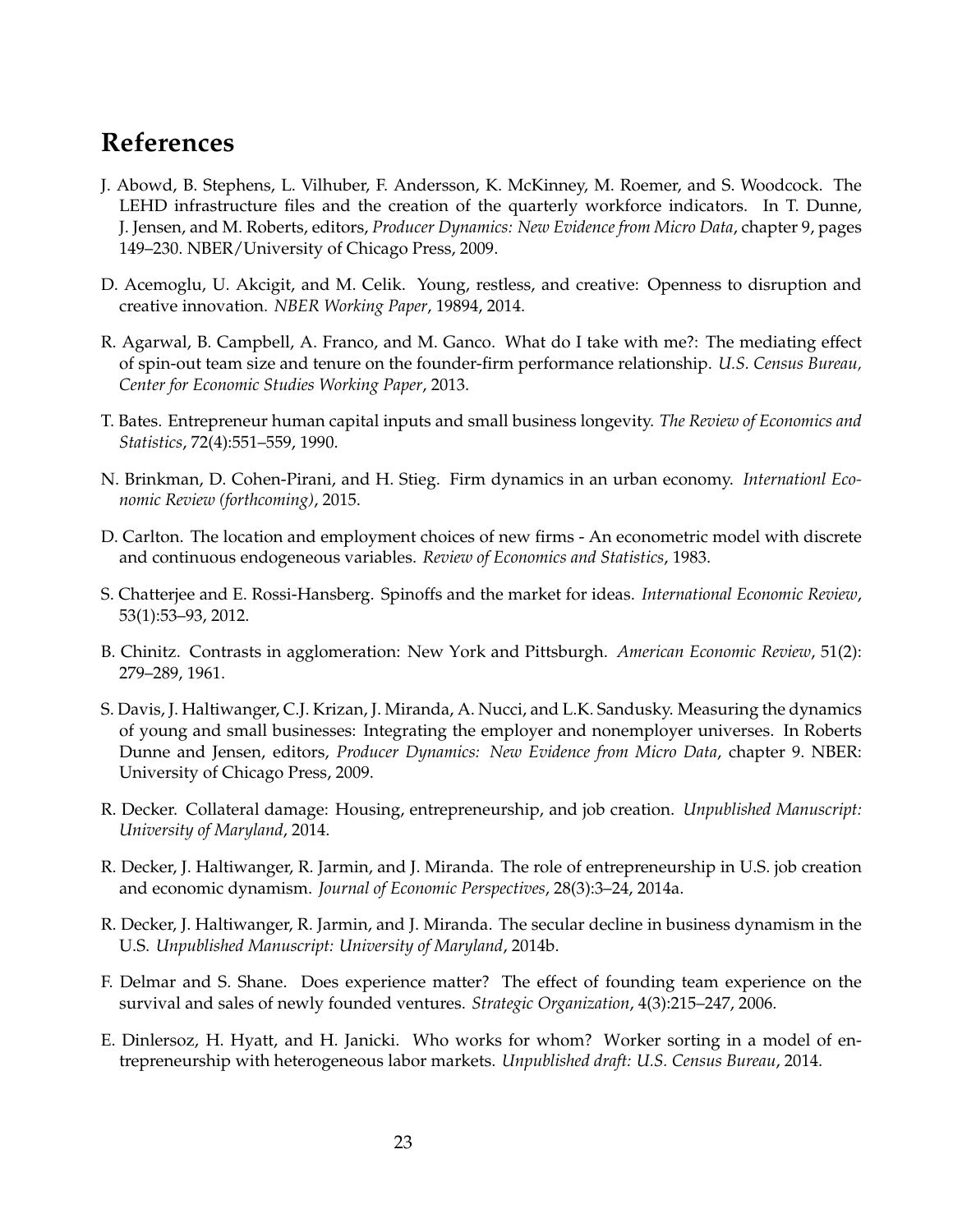- M. Doms, E. Lewis, and A. Robb. Local labor force education, new business characteristics, and firm performance. *Journal of Urban Economics*, 67(1), 2010.
- G. Ellison and E. Glaeser. Geographic concentration in U.S. manufacturing industries: A dartboard approach. *Journal of Political Economy*, 104(5):899–927, 1997.
- D. Evans and L. Leighton. Some empirical aspects of entrepreneurship. *American Economic Review*, 79 (3):519–535, 1989.
- R. Fairlie. Self-employment, entrepreneurship, and the NLSY79. *Monthly Labor Review*, February:40– 47, 2005.
- O. Figueiredo, P. Guimares, and D. Woodward. Firm-worker matching in industrial clusters. *Journal of Economic Geography*, 14(1):1–19, 2014.
- T. Fort, J. Haltiwanger, R. Jarmin, and J. Miranda. How firms respond to business cycles: The role of firm age and firm size. *Census Bureau Center for Economic Studies Papers*, 13(30), 2012.
- A. Franco and D. Filson. Spin-outs: Knowledge diffusion through employee mobility. *RAND Journal of Economics*, 37(4):841–860, 2006.
- M. Freedman. Job hopping, earnings dynamics, and industrial agglomeration in the software publishing industry. *Journal of Urban Economics*, 2008.
- M. Garcia-Perez, C. Goetz, J. Haltiwanger, and L.K. Sandusky. Don't quit your day job: Using wage and salary earnings to support a new business. *Census Bureau Center for Economic Studies Papers*, 13 (45), 2013.
- E. Glaeser, H. Kallal, J. Scheinkman, and A. Shleifer. Growth in cities. *Journal of Political Economy*, pages 1126–1152, 1992.
- E. Glaeser, W. Kerr, and G. Ponzetto. Clusters of entrepreneurship. *Journal of Urban Economics*, 67(1): 150–168, 2010.
- J. Haltiwanger, R. Jarmin, and J. Miranda. Who creates jobs? Small vs. large vs. young. *NBER Working Paper*, 16300, 2010.
- J. Haltiwanger, R. Jarmin, and J. Miranda. Where have all the young firms gone? *Kaufman Foundation Paper Series*, 2012.
- J. Haltiwanger, H. Hyatt, E. McEntarfer, L. Sousa, and S. Tibbets. Firm age and size in the Longitudinal Employer-Household Dynamics data. *Center for Economic Studies Discussion Paper*, 14(16), 2014.
- B. Hamilton. Does entrepreneurship pay? An empirical analysis of the returns to self employment. *Journal of Political Economy*, 108(3):604–631, 2000.
- E. Hurst and B. Pugsley. What do small businesses do? *Brookings Papers on Economic Activity*, 2011.
- H. Hyatt and J. Spletzer. The recent decline in employment dynamics. *IZA Journal of Labor Economics*, 2(1):1–21, 2013.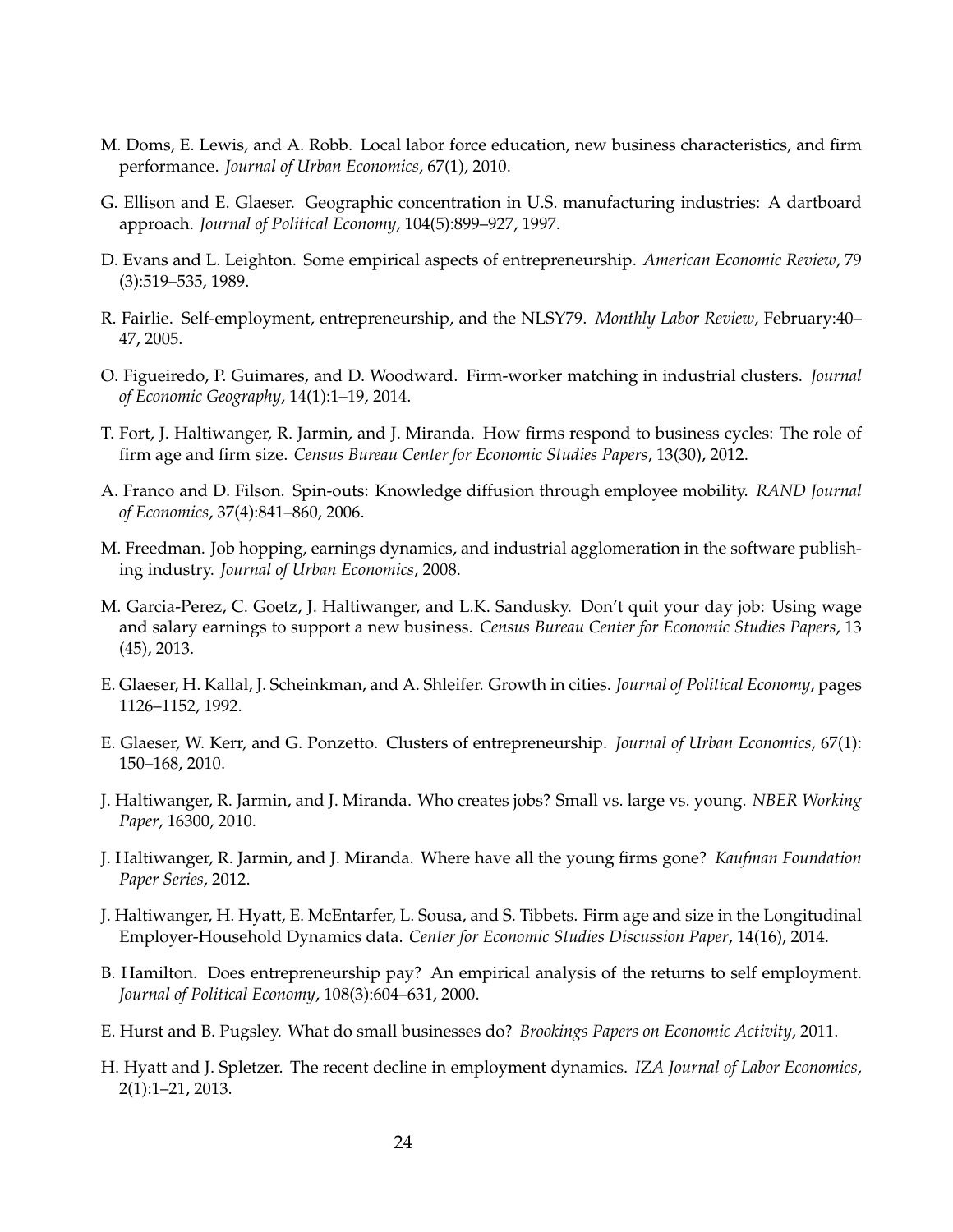- H. Hyatt, E. McEntarfer, K. McKinney, S. Tibbets, and D. Walton. Job-to-job flows: New labor market statistics from linked employer-employee data. *Joint Statistical Meetings Papers and Proceedings*, forthcoming, 2014.
- R. Kihlstrom and J. Laffont. A general equilibrium entrepreneurial theory based on risk aversion. *Journal of Political Economy*, 87:719–848, 1979.
- S. Kitao. Entrepreneurship, taxation and capital investment. *Review of Economic Dynamics*, 11(1):44–69, 2008.
- S. Klepper. Employee startups in high-tech industries. *Industrial and Corporate Change*, 10(3):639–674, 2001.
- R. Lucas and E. Rossi-Hansberg. On the internal structure of cities. *Econometrica*, 70(4):1445–1476, 2002.
- P. Ouimet and R. Zarutskie. Who works for startups? The relation between firm age, employee age, and growth. *Center for Economic Studies Working Papers*, 11(31), 2011.
- S. Parker. A selection-based theory of the transition from employment to entrepreneurship: The role of employer size. *IZA Discussion Paper*, 2071, 2006.
- S. Rosenthal and W. Strange. Geography, industrial organization, and agglomeration. *The Review of Economics and Statistics*, 85(2):377–393, 2003.
- A. Saxenian. *Regional Advantage: Culture and Competition in Silicon Valley and Route 128*. Harvard University Press, 1994.
- A. Schoar. The divide between subsistence and transformational entrepreneurship. In Lerner and Stern, editors, *NBER Innovation Policy and the Economy*. University of Chicago Press, 2009.
- J. Schumpeter. *Capitalism, Socialism, and Democracy*. 1939.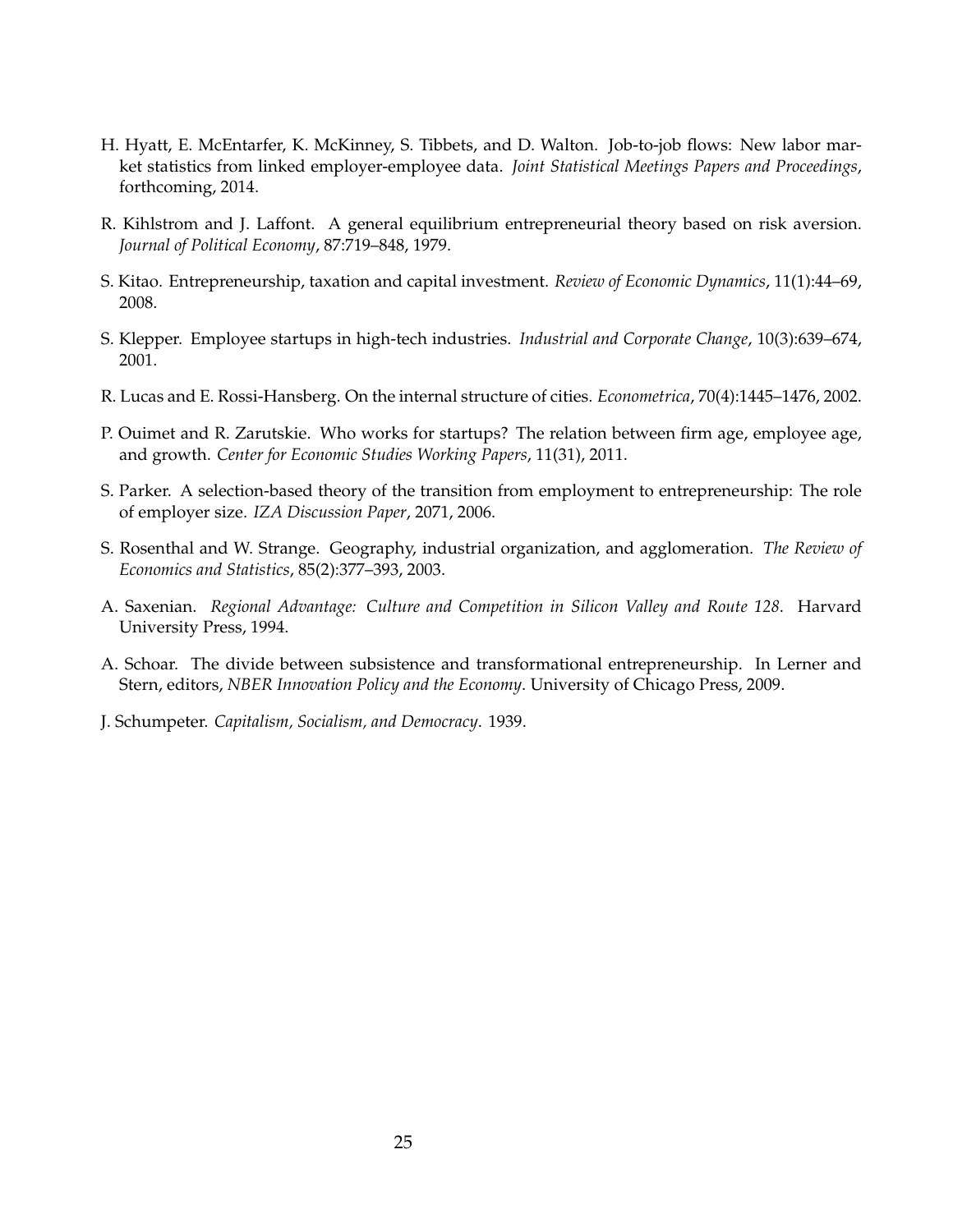

**Figure 1a**: Employment Shares by Firm Age

**Note:** Author's calculations of the Quarterly Workforce Indicators.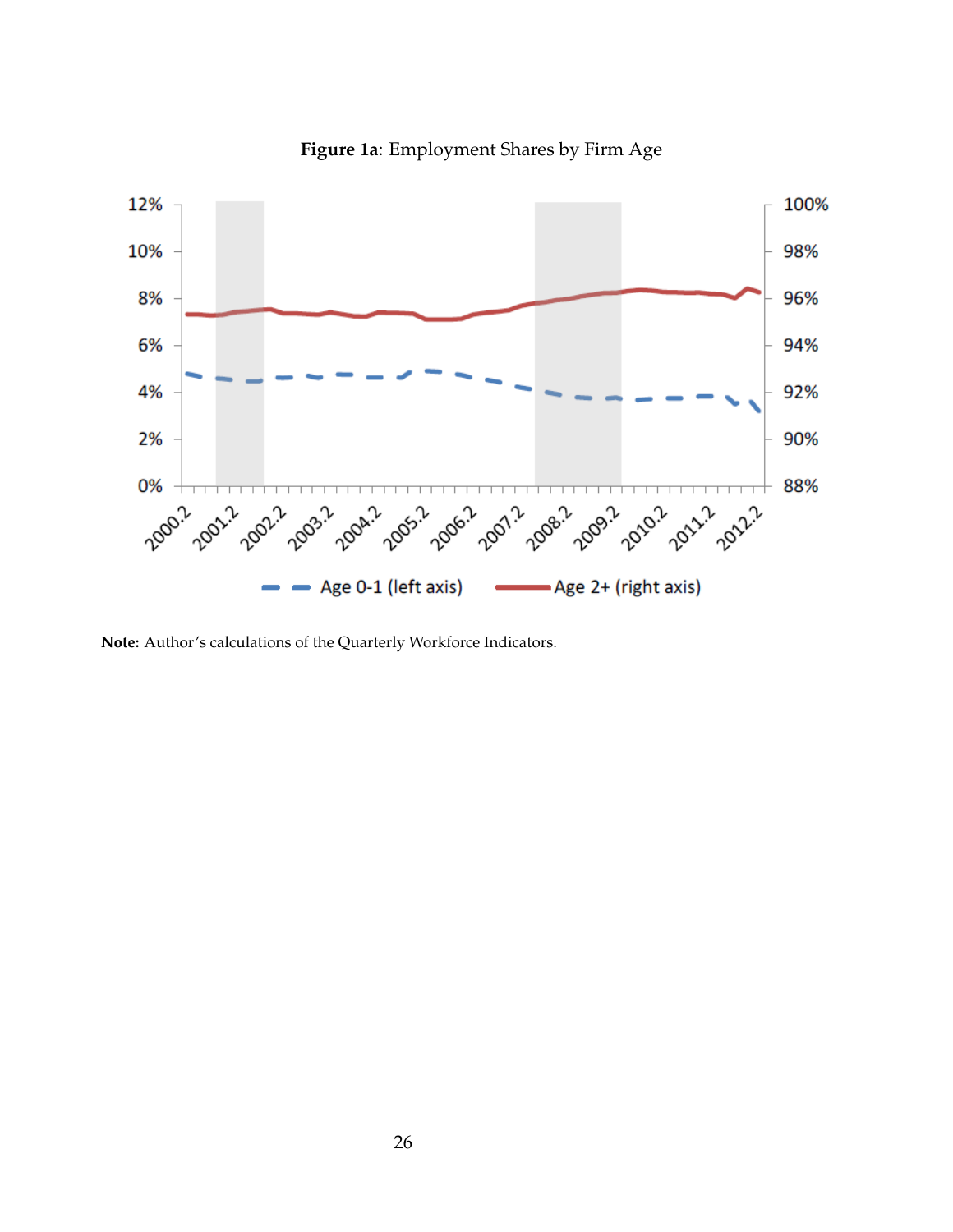

**Figure 1b**: Real Quarterly Earnings by Firm Age

**Note:** Author's calculations of the Quarterly Workforce Indicators. Earnings are expressed in 2009 dollars.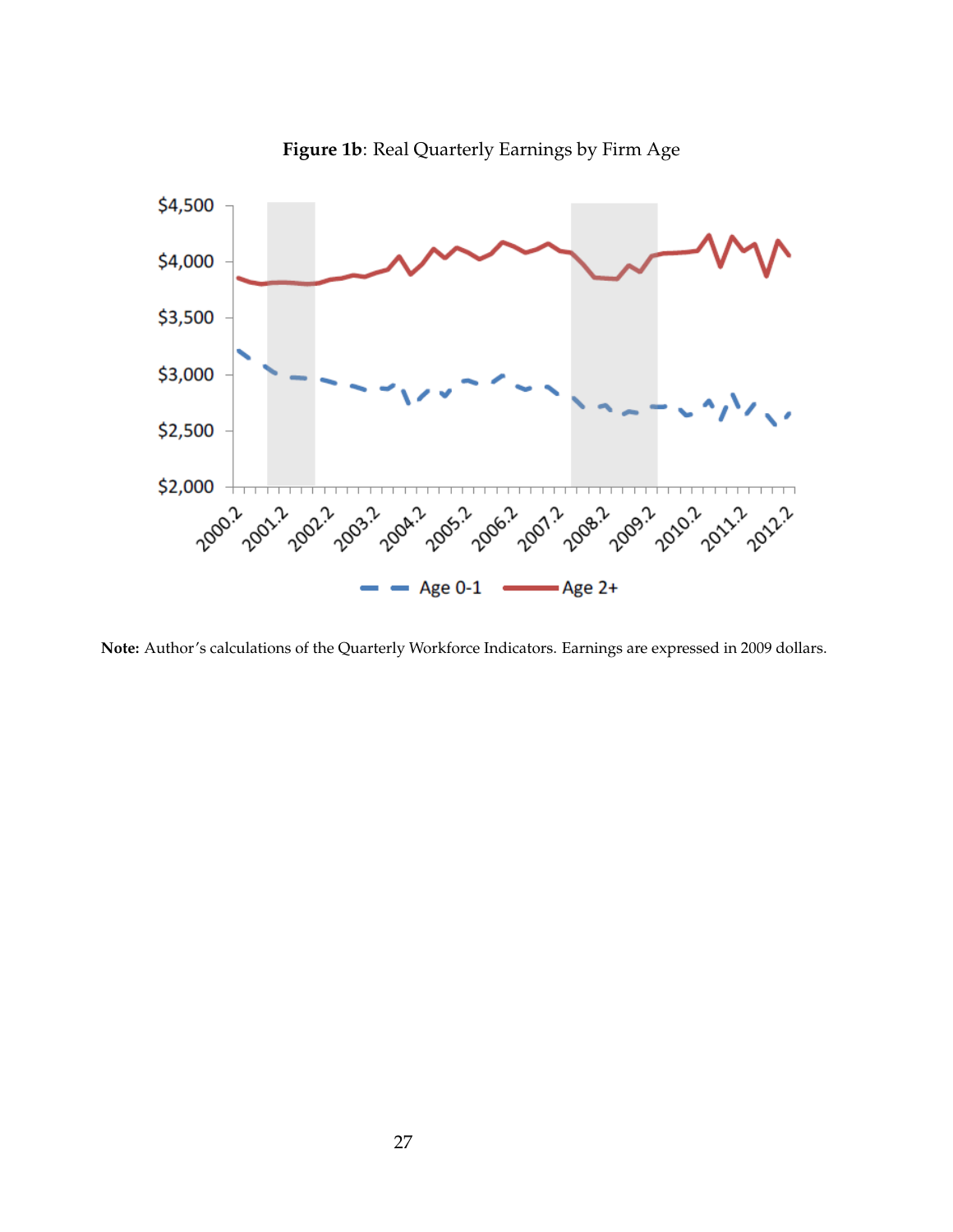

**Figure 2a**: Hires and Separations at Established Firms (11+ years old) 2000-2013

**Source:** Census Bureau's beta Job-to-Job Flows 2013Q3 release.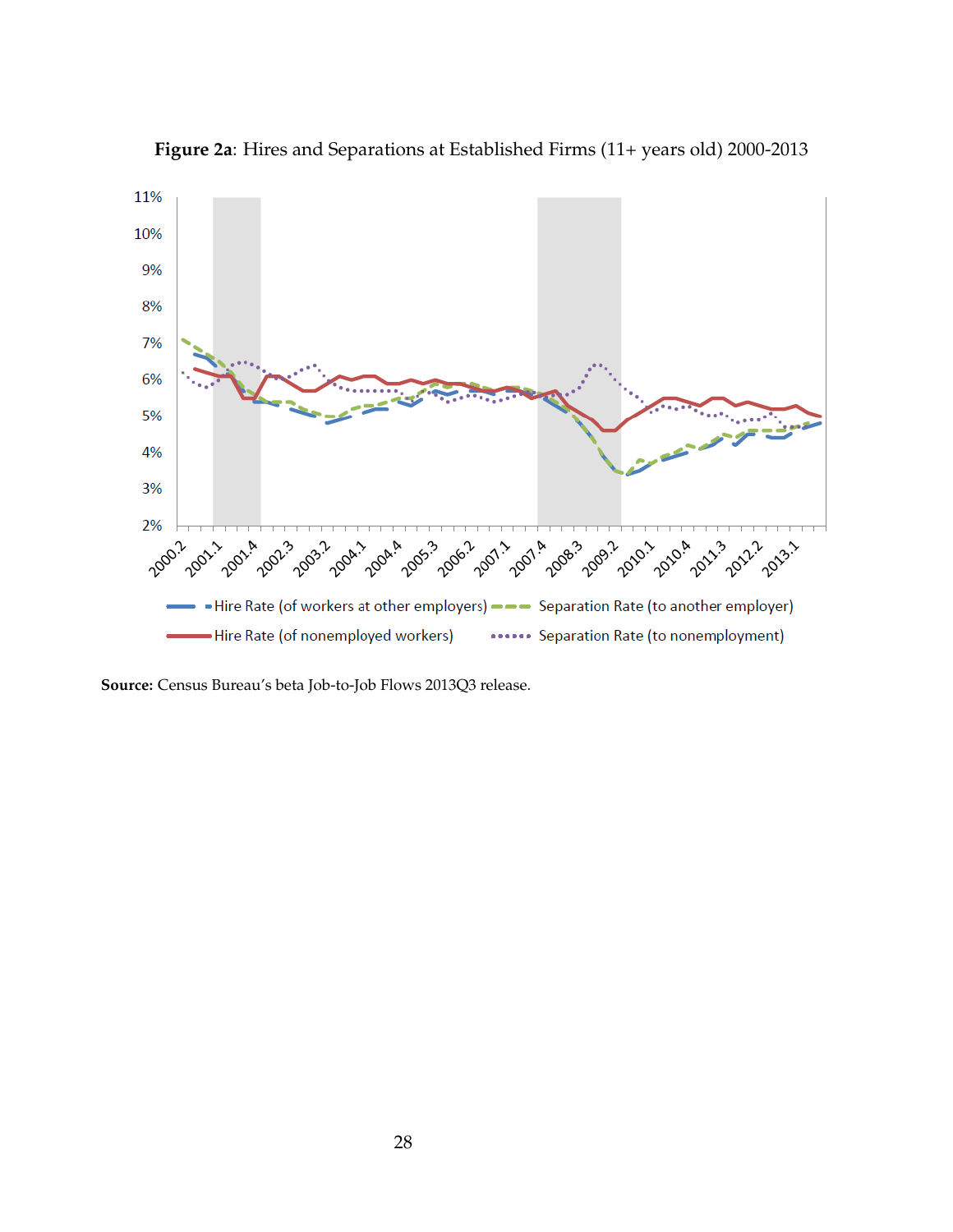

**Figure 2b**: Hires and Separations at Small Firms (<20 Employees) 2000-2013

**Source:** Census Bureau's beta Job-to-Job Flows 2013Q3 release.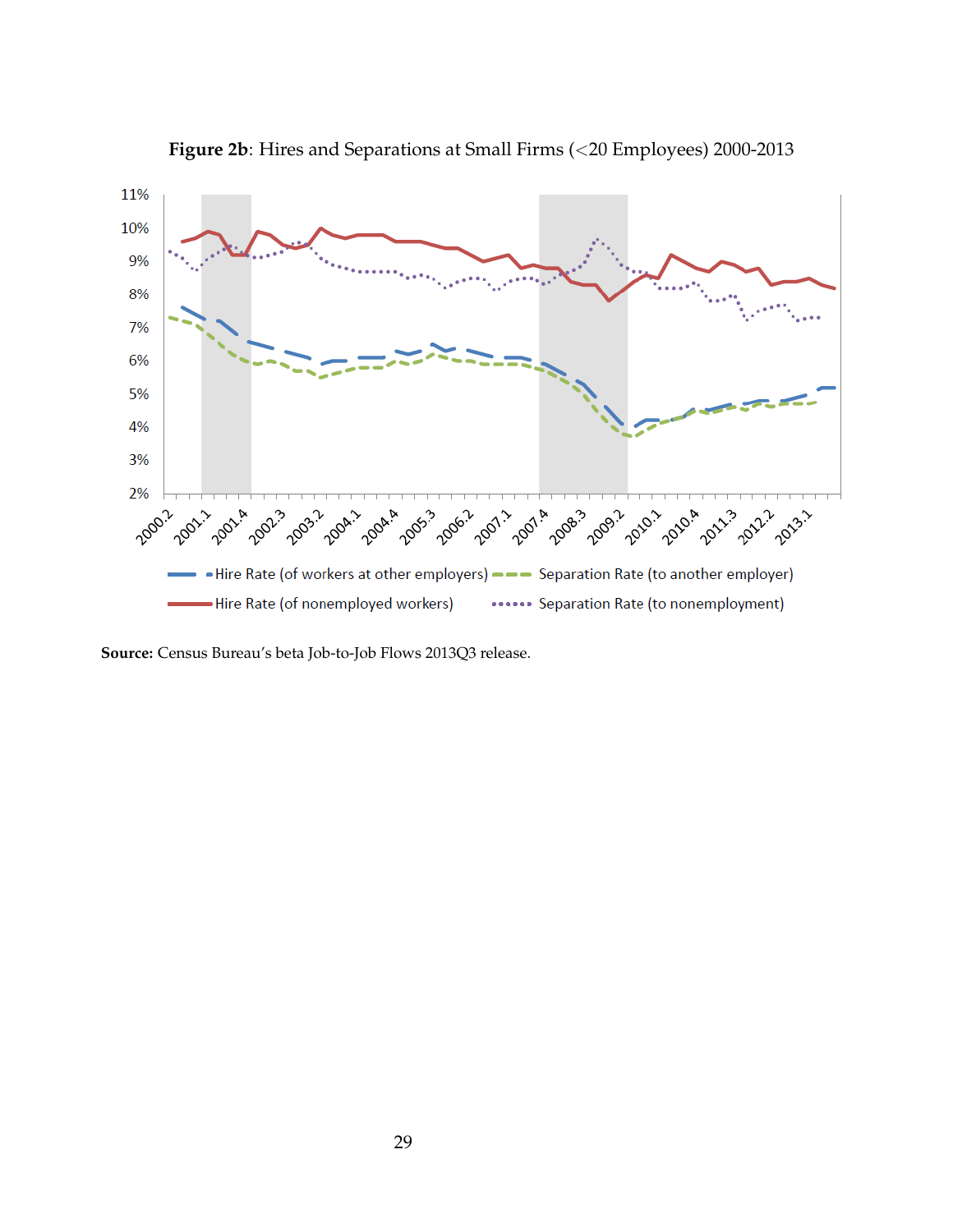

**Figure 2c**: Hires and Separations at Young Firms (0-1 years old) 2000-2013

**Source:** Census Bureau's beta Job-to-Job Flows 2013Q3 release.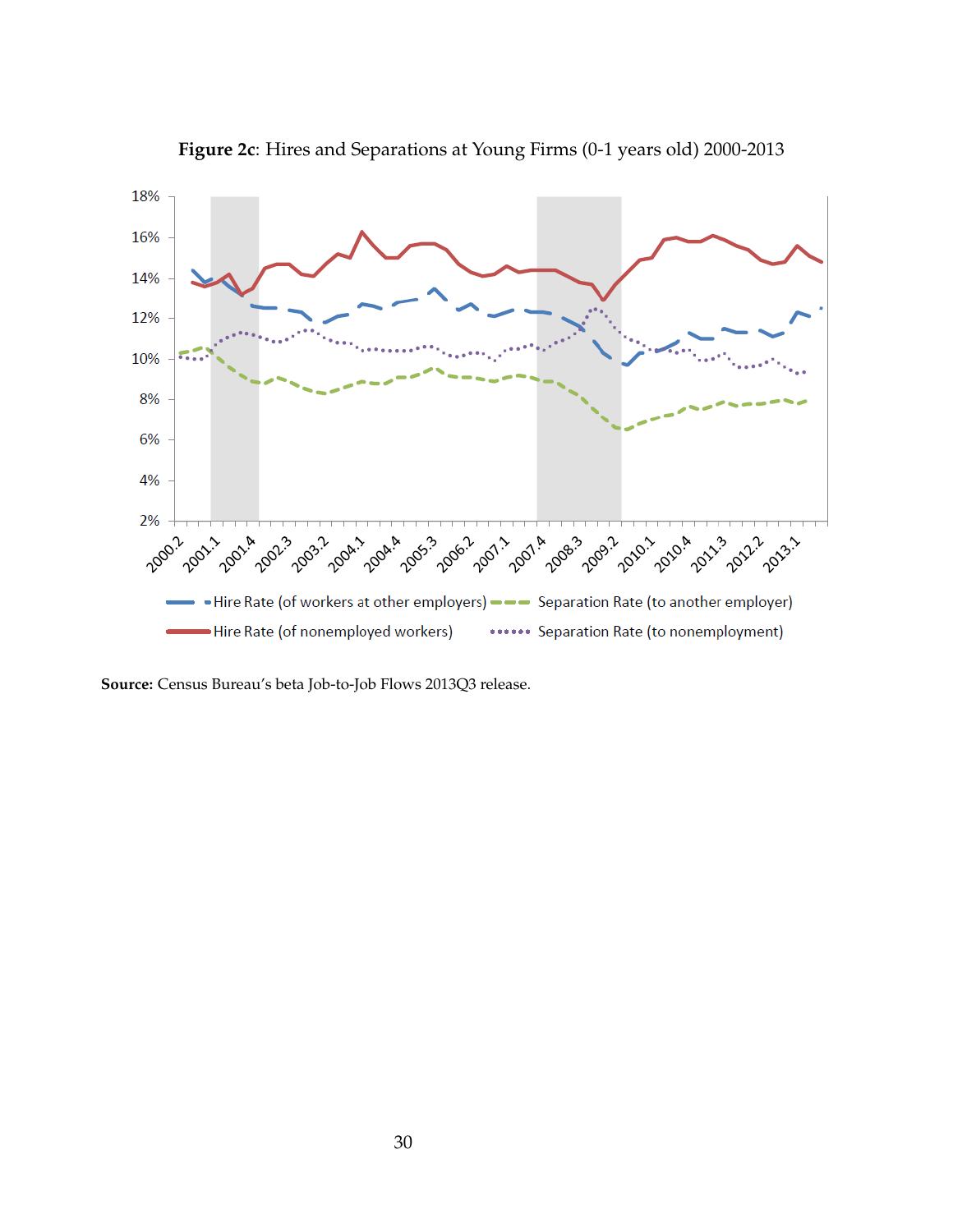|                                                    | All Firms | 0-1 Years | 2-10 Years | $11 + Years$ |
|----------------------------------------------------|-----------|-----------|------------|--------------|
| by Age                                             |           |           |            |              |
| Age 14-24                                          | 14.5%     | 20.2%     | 17.6%      | 13.6%        |
| Age 25-44                                          | 43.4%     | 45.0%     | 46.2%      | 42.7%        |
| Age 45-64                                          | 37.2%     | 30.5%     | 32.6%      | 38.6%        |
| Age 65-99                                          | 4.9%      | 4.3%      | 4.5%       | 5.0%         |
| by Sex                                             |           |           |            |              |
| Men                                                | 52.0%     | 49.0%     | 51.2%      | 52.3%        |
| Women                                              | 48.0%     | 51.0%     | 48.8%      | 47.7%        |
| by Education                                       |           |           |            |              |
| Less than High School                              | 12.2%     | 14.7%     | 13.5%      | 11.8%        |
| <b>High School</b>                                 | 23.9%     | 22.3%     | 23.0%      | 24.2%        |
| Some College                                       | 26.9%     | 24.2%     | 25.5%      | 27.4%        |
| Bachelor's Degree or Higher                        | 22.4%     | 18.6%     | 20.9%      | 23.0%        |
| <b>Education Not Available (age</b><br>24 or less) | 14.5%     | 20.2%     | 17.0%      | 13.6%        |
| <b>Total All Workers</b>                           | 100%      | 3.5%      | 16.9%      | 79.5%        |

#### **Table 1a**: QWI Employment Shares by Demographics

**Note:** Private sector employment counts for all U.S. states (except Massachusetts) and the District of Columbia as of 2013:Q3 or most recent quarter available by state. The "2-10 Years" column aggregates the "2-3 Years," the "4-5 Years" and the "5-10 Years" categories from the published data. The "Age 14-24" age row aggregates the "Age 14-18", the "Age 19-21" and the "Age 22-24" categories from the published data. Likewise, the "Age 25-44" row aggregates the "Age 25-34" and the "Age 35-44" categories, and the "Age 45-64" row aggregates the "Age 45-54" and "Age 55-64" from the published data. See text for additional details.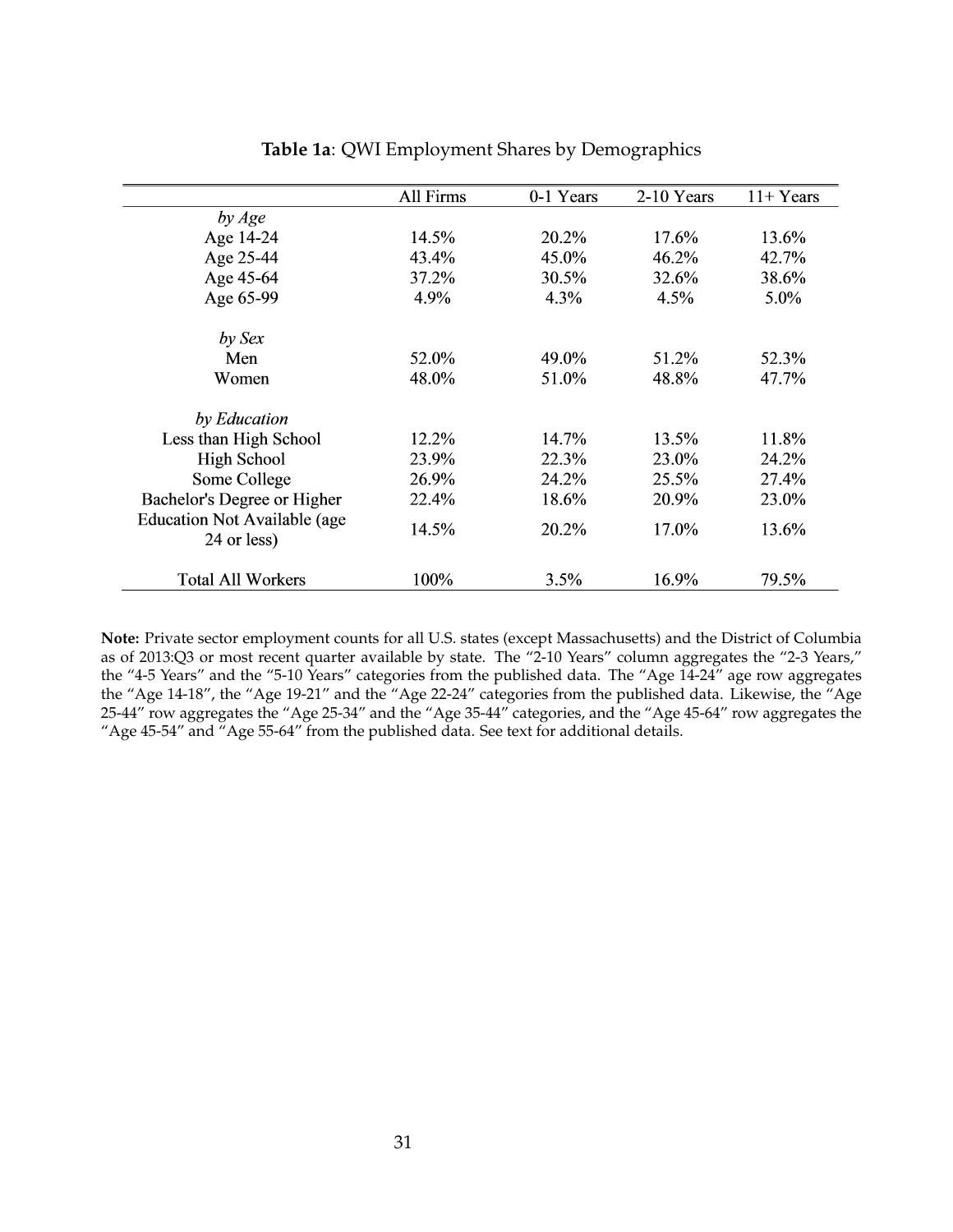|                                                    | All Firms | 0-1 Years | 2-10 Years | $11 + Years$ |
|----------------------------------------------------|-----------|-----------|------------|--------------|
| by Race                                            |           |           |            |              |
| White Alone                                        | 79.4%     | 76.6%     | 78.9%      | 79.6%        |
| <b>Black or African American</b><br>Alone          | 12.3%     | 11.7%     | 11.0%      | $12.6\%$     |
| American Indian or Alaska<br>Native Alone          | $0.9\%$   | $1.1\%$   | $1.1\%$    | $0.9\%$      |
| Asian Alone                                        | $5.5\%$   | 8.3%      | $6.9\%$    | $5.0\%$      |
| Native Hawaiian or Other<br>Pacific Islander Alone | $0.3\%$   | $0.3\%$   | $0.3\%$    | $0.2\%$      |
| Two or More Race Groups                            | $1.6\%$   | $2.0\%$   | 1.9%       | $1.6\%$      |
| by Ethnicity                                       |           |           |            |              |
| Not Hispanic or Latino                             | 86.1%     | 83.3%     | 84.2%      | 86.7%        |
| Hispanic or Latino                                 | 13.9%     |           | 15.8%      | 13.3%        |
| <b>Total All Workers</b>                           | 100.0%    | $3.5\%$   | 16.9%      | 79.5%        |

### **Table 1b**: QWI Employment Shares by Demographics

**Note:** Private sector employment counts for all U.S. states (except Massachusetts) and the District of Columbia as of 2013:Q3 or most recent quarter available by state. The "2-10 Years" column aggregates the "2-3 Years," the "4-5 Years" and the "5-10 Years" categories from the published data. See text for additional details.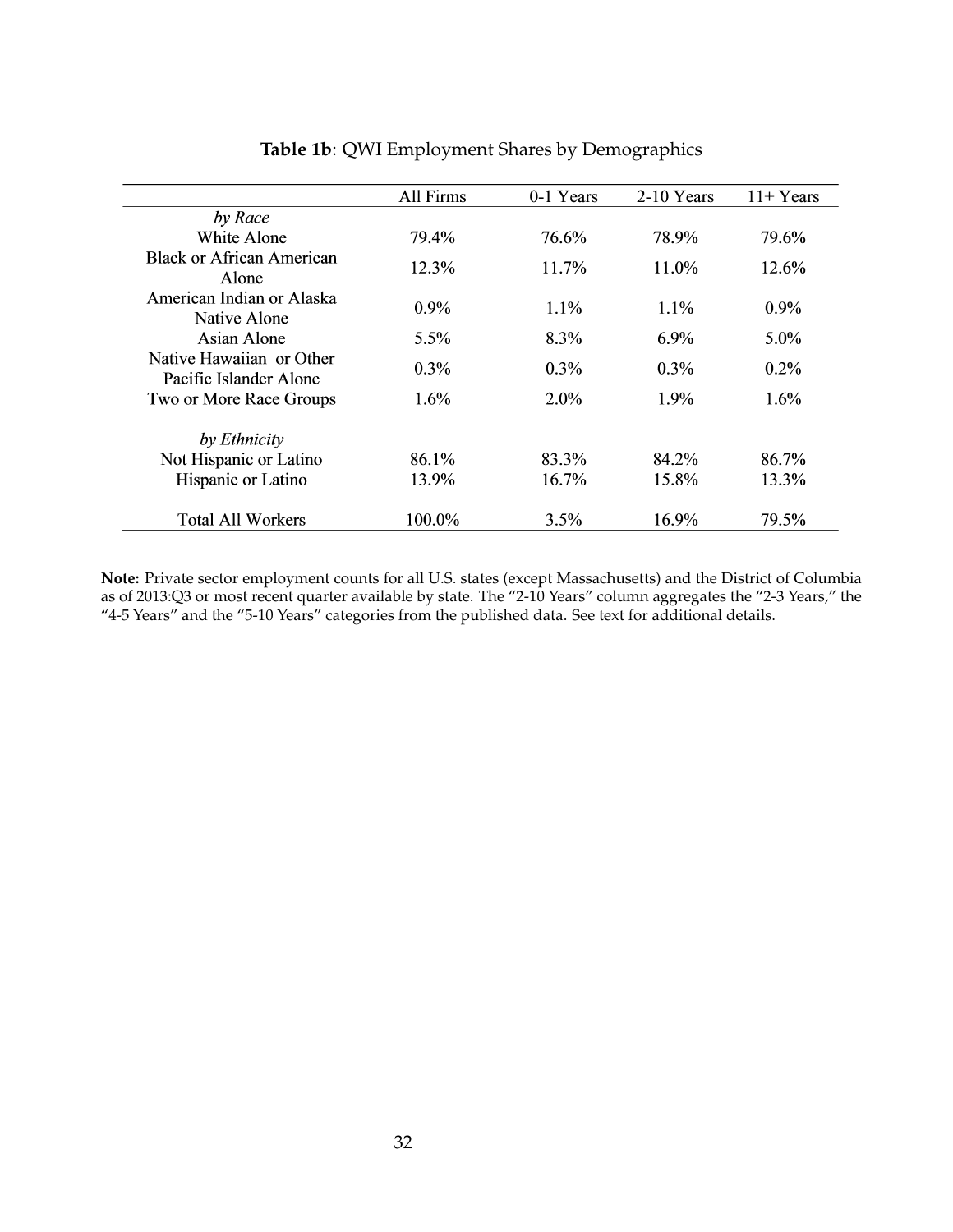|                                      | All Firms | 0-1 Years | 2-10 Years | $11 + Years$ |
|--------------------------------------|-----------|-----------|------------|--------------|
| by NAICS Supersector                 |           |           |            |              |
| <b>Natural Resources and Mining</b>  | 1.8%      | $2.0\%$   | 2.5%       | 1.6%         |
| Construction                         | 5.1%      | $6.0\%$   | 6.9%       | 6.5%         |
| Manufacturing                        | 10.7%     | 4.7%      | 5.3%       | 12.1%        |
| Trade, Transportation, and           |           |           |            |              |
| <b>Utilities</b>                     | 22.7%     | 14.1%     | $16.1\%$   | 24.5%        |
| Information                          | 2.5%      | 1.3%      | 1.5%       | 2.7%         |
| <b>Financial Activities</b>          | 6.8%      | 4.3%      | 5.0%       | 7.3%         |
| <b>Professional and Business</b>     |           |           |            |              |
| <b>Services</b>                      | 16.5%     | 15.3%     | 19.6%      | 15.9%        |
| <b>Education and Health Services</b> | 17.3%     | 12.9%     | 17.1%      | 17.5%        |
| Leisure and Hospitality              | 12.6%     | 24.9%     | 19.7%      | 10.6%        |
| <b>Other Services</b>                | 4.1%      | 14.6%     | 5.6%       | 3.3%         |
| <b>Public Administration</b>         | $0.0\%$   | $0.0\%$   | $0.0\%$    | $0.0\%$      |
| <b>Total All Workers</b>             | 100%      | 3.5%      | 16.9%      | 79.5%        |

**Table 2**: QWI Employment Shares by Industry

**Note:** Private sector employment counts for all U.S. states (except Massachusetts) and the District of Columbia as of 2013:Q3 or most recent quarter available by state. Note that because firm age assignment is limited to the private sector, the Public Administration Supersector contains zero employment in each age category by construction. The "2-10 Years" column aggregates the "2-3 Years," the "4-5 Years" and the "5-10 Years" categories from the published data. Supersector rows are aggregates of published NAICS sector statistics. See text for additional details.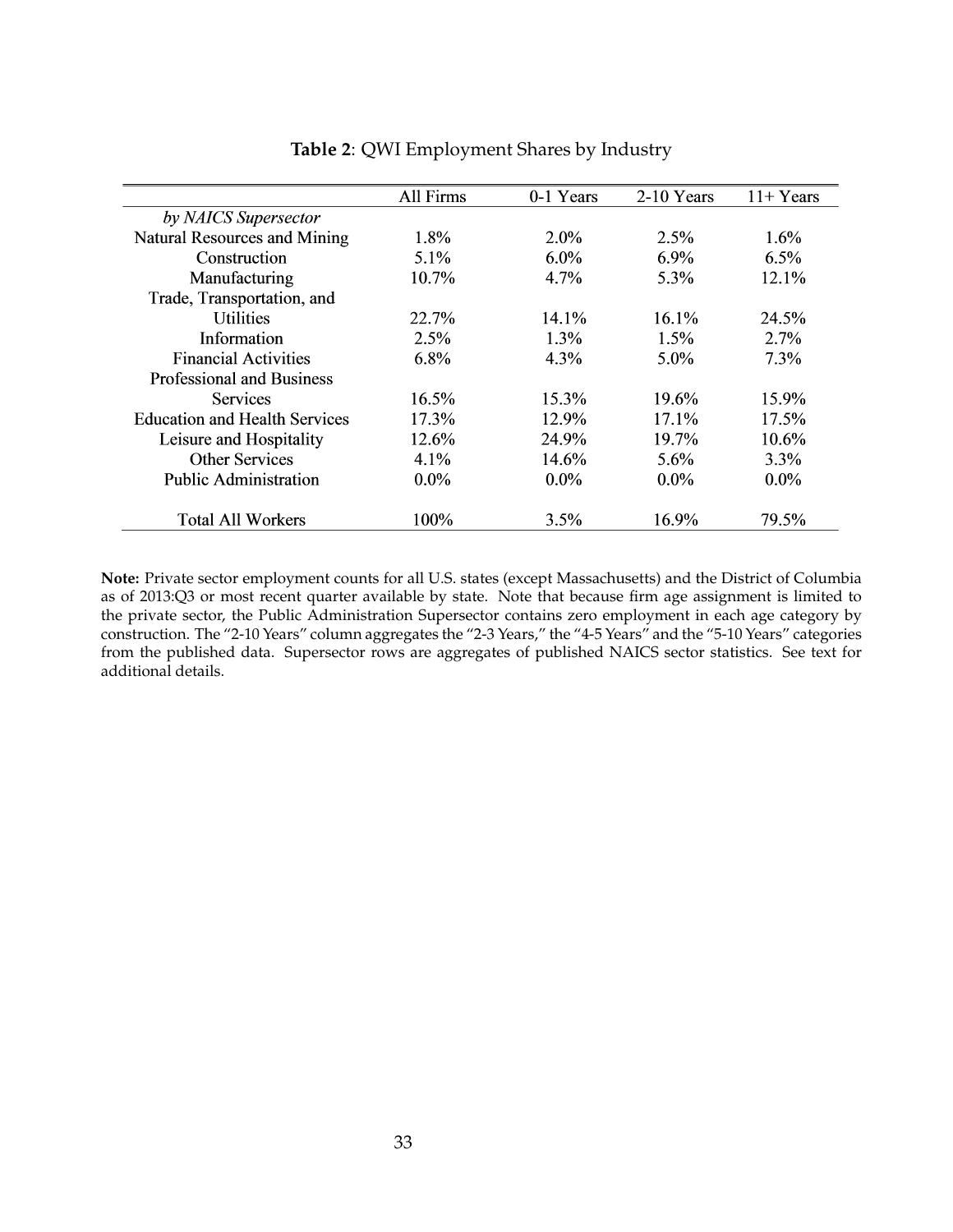|            | Employment | <b>Startup Earnings Penalty</b> |  |  |
|------------|------------|---------------------------------|--|--|
| <b>Sex</b> | $0.1\%$    | 3.5%                            |  |  |
| Age        | 9.4%       | 11.1%                           |  |  |
| Education  | $-0.3\%$   | 15.4%                           |  |  |
| Race       | $0.0\%$    | 0.8%                            |  |  |
| Ethnicity  | $-1.2%$    | 2.3%                            |  |  |
| Industry   | $-10.9%$   | 33.4%                           |  |  |

### **Table 3**: Employment Composition on Differences in Employment and Earnings, 2000Q2 vs. 2012Q2

**Note:** Author's calculations of the Quarterly Workforce Indicators. Employment shares and comparisons are of those age 0-1 in the Quarterly Workforce Indicators, versus those age 2 or older. See text for exact formulas.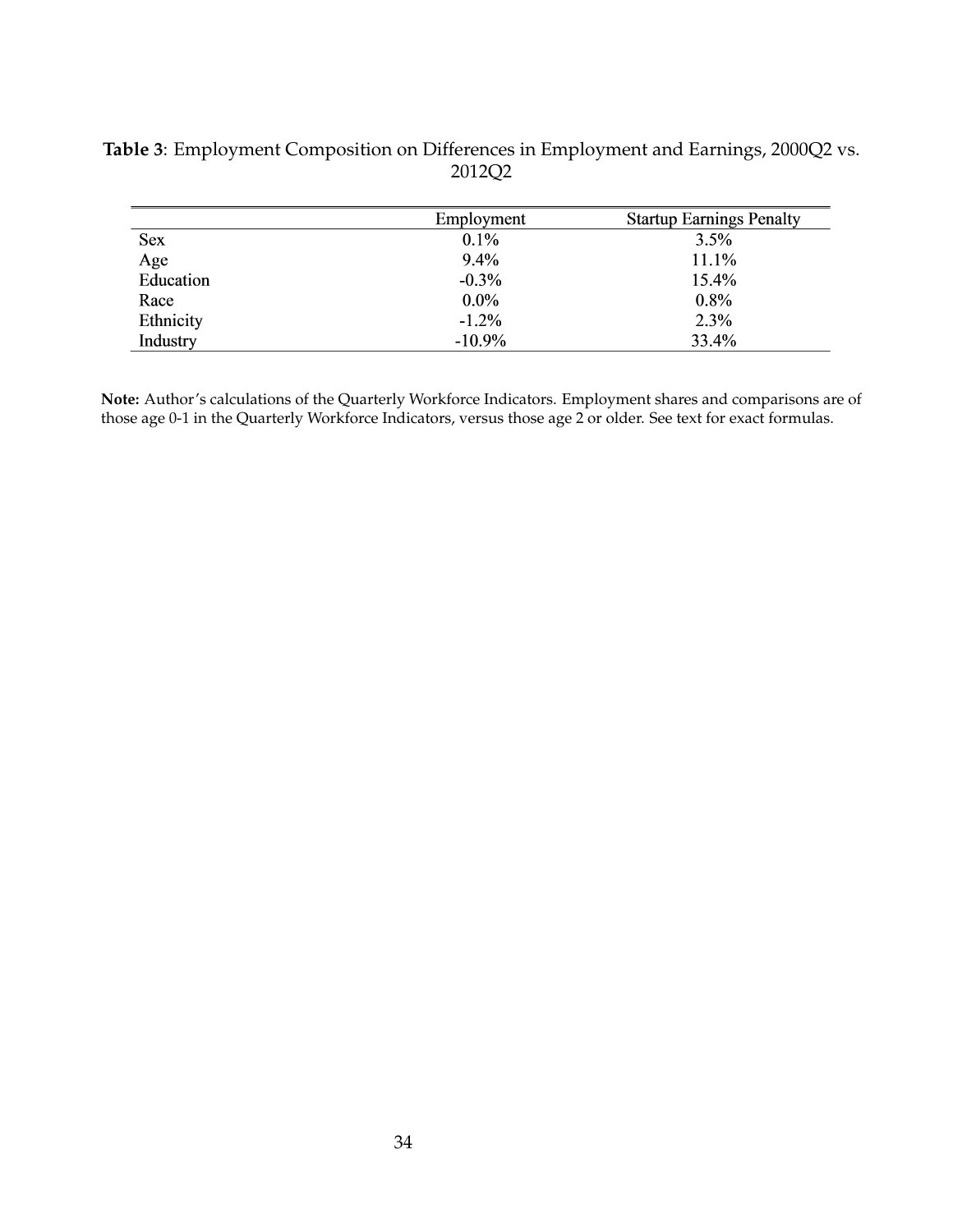|                                          | Hires   | Separations | <b>Job Creation</b> | <b>Job Destruction</b> |
|------------------------------------------|---------|-------------|---------------------|------------------------|
| 2000Q2                                   | 30.0%   | 27.1%       | $8.6\%$             | 5.7%                   |
| 2012Q2                                   | 20.5%   | 17.4%       | 7.1%                | $4.0\%$                |
| Change                                   | $-9.5%$ | $-9.7\%$    | $-1.5\%$            | $-1.7\%$               |
| Percent of Change<br>explained Firm Age: | $9.3\%$ | $6.8\%$     | 25.8%               | $9.5\%$                |

**Table 4**: Change in Employment Dynamics due to Decline in Startups: 2000-2012

**Note:** Author's calculations of the Quarterly Workforce Indicators. See text for formulas.